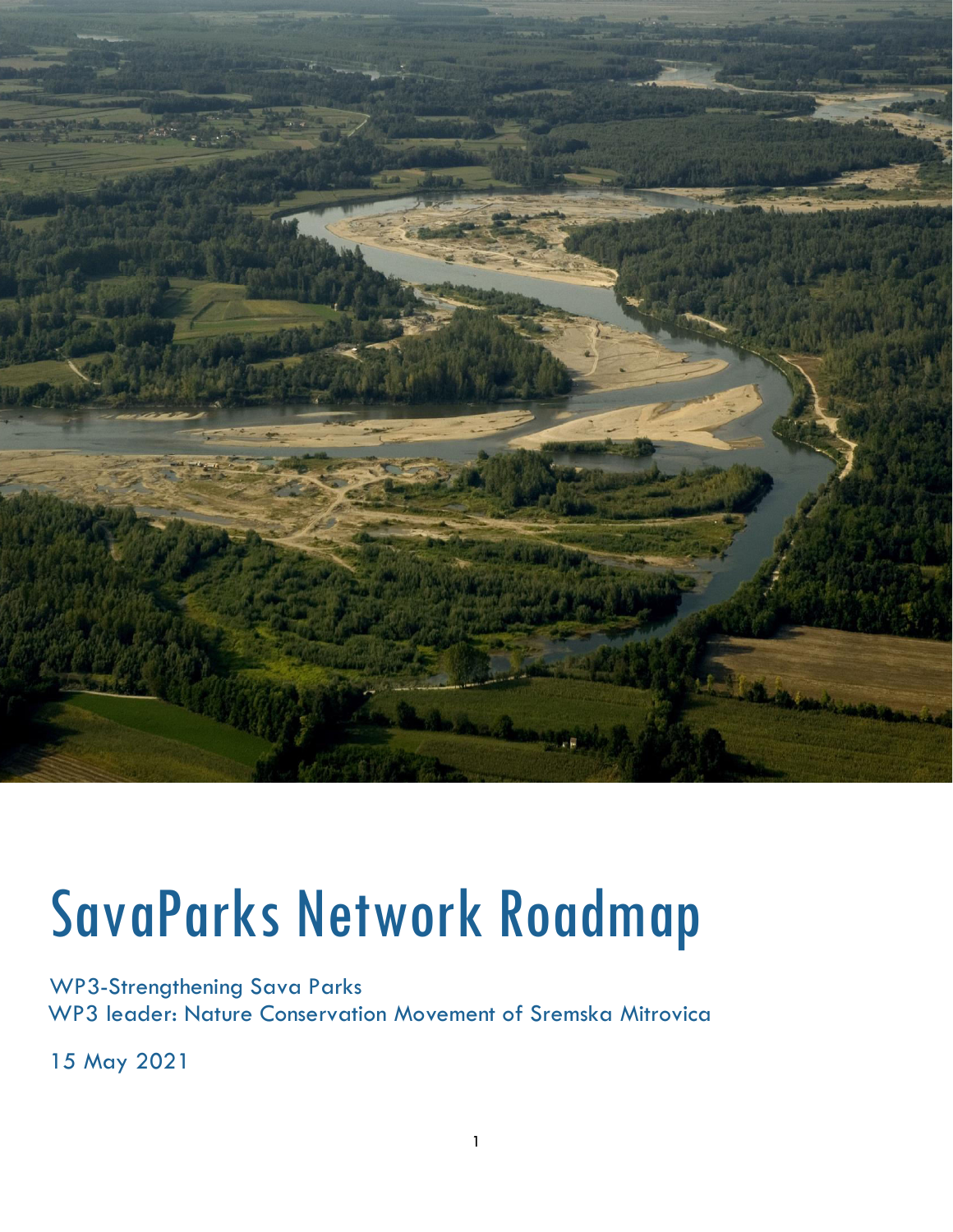



# **Contents**

<span id="page-1-0"></span>

| $\mathbf{1}$ . |       |                                                                               |  |  |  |  |  |
|----------------|-------|-------------------------------------------------------------------------------|--|--|--|--|--|
| 2.             |       |                                                                               |  |  |  |  |  |
| 3.             |       |                                                                               |  |  |  |  |  |
|                | 3.1   |                                                                               |  |  |  |  |  |
|                |       |                                                                               |  |  |  |  |  |
|                | 3.1.2 | Structure of the SavaParks Network and responsibilities of the Network Bodies |  |  |  |  |  |
|                | 3.1.3 |                                                                               |  |  |  |  |  |
|                | 3.1.4 |                                                                               |  |  |  |  |  |
|                | 3.1.5 |                                                                               |  |  |  |  |  |
|                | 3.1.6 |                                                                               |  |  |  |  |  |
|                | 3.2   |                                                                               |  |  |  |  |  |
|                |       |                                                                               |  |  |  |  |  |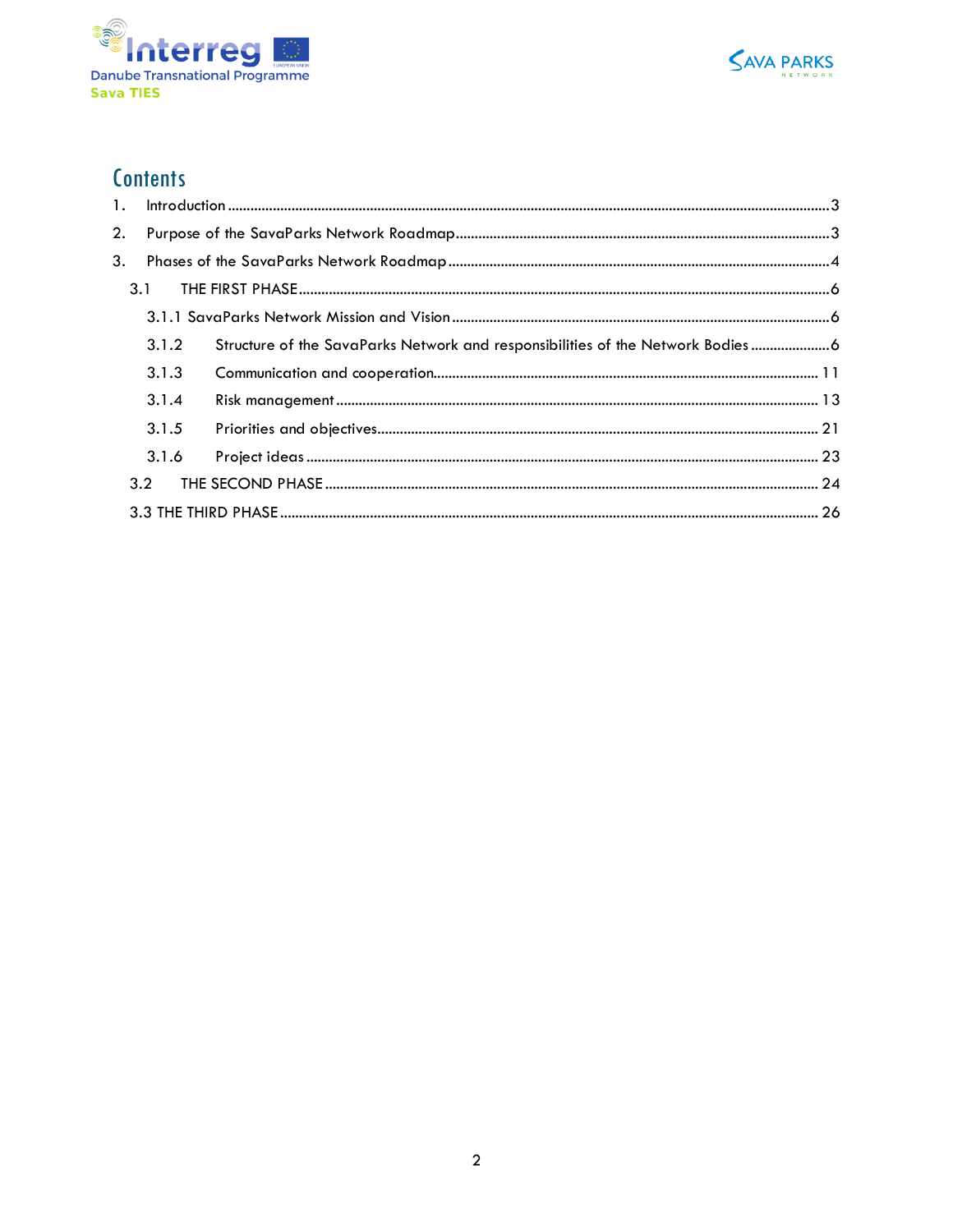



# 1. Introduction

The SavaParks is a Network of Protected Areas in the Sava River Basin established on World Wetlands Day, 2 February 2015, when representatives of the state institutions engaged in the protection of nature, both public and private bodies responsible for protected areas management, as well as national and international civil society organizations active in nature conservation along the Sava River and its tributaries signed the Declaration on the Sava River Basin Protected Areas Network. Members of the Network are connected by their responsibility for the conservation of the typical aquatic and alluvial biodiversity features and habitats along the Sava River, from its source in the Slovenian Alps down to its confluence with the Danube River in Belgrade and along its tributaries.

Aiming at sustainable operation of the network its members joined efforts to develop a document that would streamline the network activities in the forthcoming 7 years period – The SavaParks Network Roadmap.

The SavaParks Network Roadmap represents an operational long-term framework for the future cooperation of all SavaParks Network members and other stakeholders from the Sava River Basin.

It has been created in participatory manner with inputs from a wide range of stakeholders gathered at regional workshops organized within the frame of the Sava TIES project and at biannual SavaParks Network meetings.

Stakeholders were from different levels - local, regional and national level, different sectors – like nature and water management or the agricultural sector, and represented different institutions from the Sava River Basin, such as ministries, public utility companies, universities, institutes and civil society organizations. They discussed topics as follows:

- the vision and mission,
- the structure of the Network,
- roles and responsibilities of the different network bodies and members,
- communication rules and
- risk management.

Priorities and objectives represented in this document are the SavaParks Guiding Principles prioritized by the stakeholders. These objectives are setting an outline for the elaboration of concrete project ideas, which shall be implemented by the Network in the forthcoming 6 years period.

## <span id="page-2-0"></span>2. Purpose of the SavaParks Network Roadmap

The purpose of the SavaParks Network Roadmap is to secure continuous long term operational basics of the Network and the cooperation of the cross-sectoral stakeholders in line with the SavaParks Guiding Principles that provide a framework to harmonize the use of natural resources in protected areas along the Sava and its tributaries, as well as river and floodplain stretches currently not under protection, with aspects of biodiversity conservation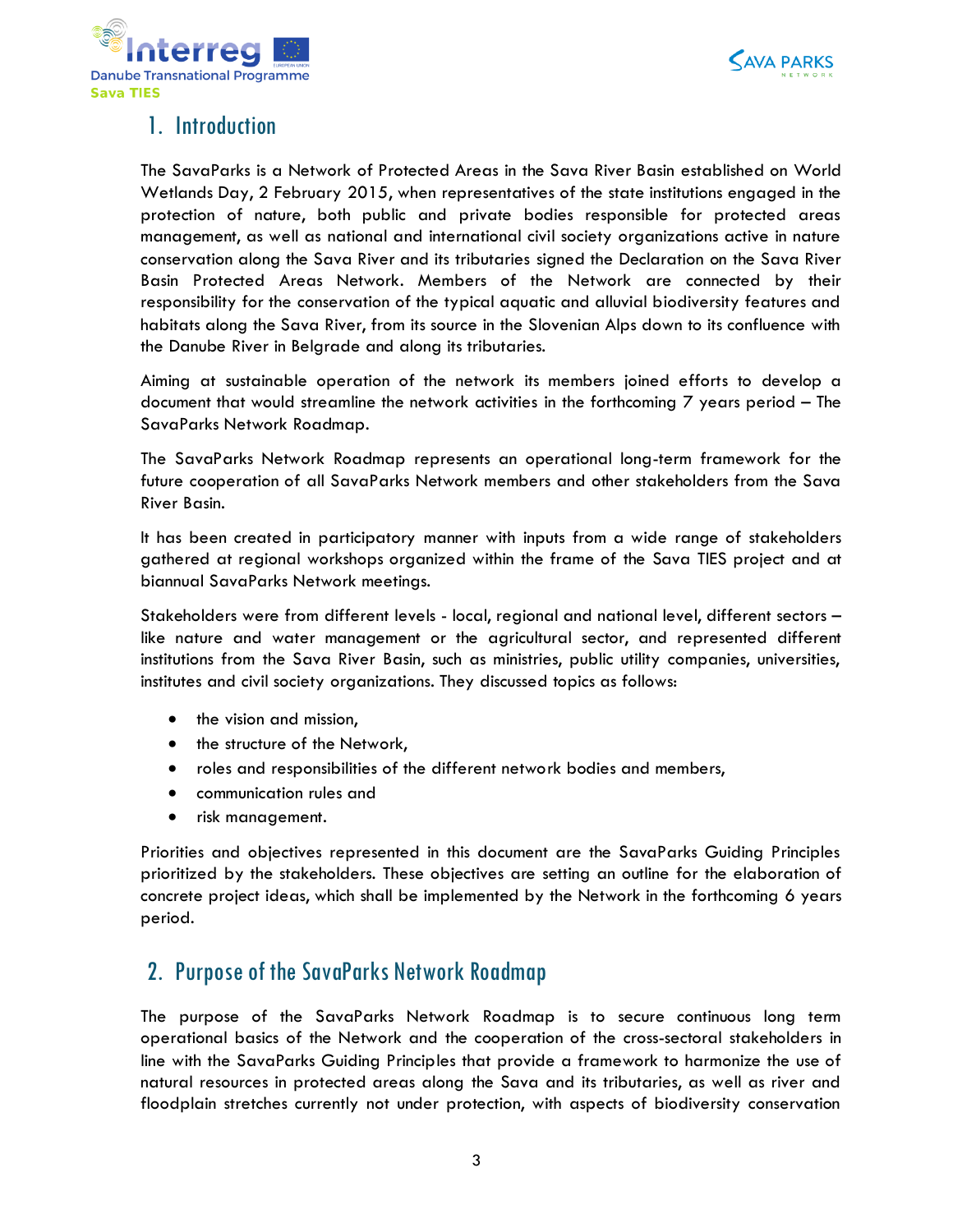



and the preservation of ecosystem services, maintenance of environmental flows and the protection of the cultural heritage of the Sava River Basin.

The Roadmap provides an organizational setting, communication rules and considers the projects needed to be taken for nature conservation, river and floodplain rehabilitation, climate change adaptation and sustainable regional development along the Sava River and its tributaries in the period after the Sava TIES project, as presented in Figure 1.

Moreover, it secures the durability of the Sava TIES project results by establishing institutional, financial and political support for their further use.



Figure 1. SavaParks Network Roadmap structure

# <span id="page-3-0"></span>3. Phases of the SavaParks Network Roadmap

The SavaParks Network Roadmap is divided into three interdepended phases placed in a sevenyears' time period as shown in Figure 2.

**The first phase** is about setting the scene for the network operation which includes:

- defining a vision and mission,
- agreeing on functional structure of the network,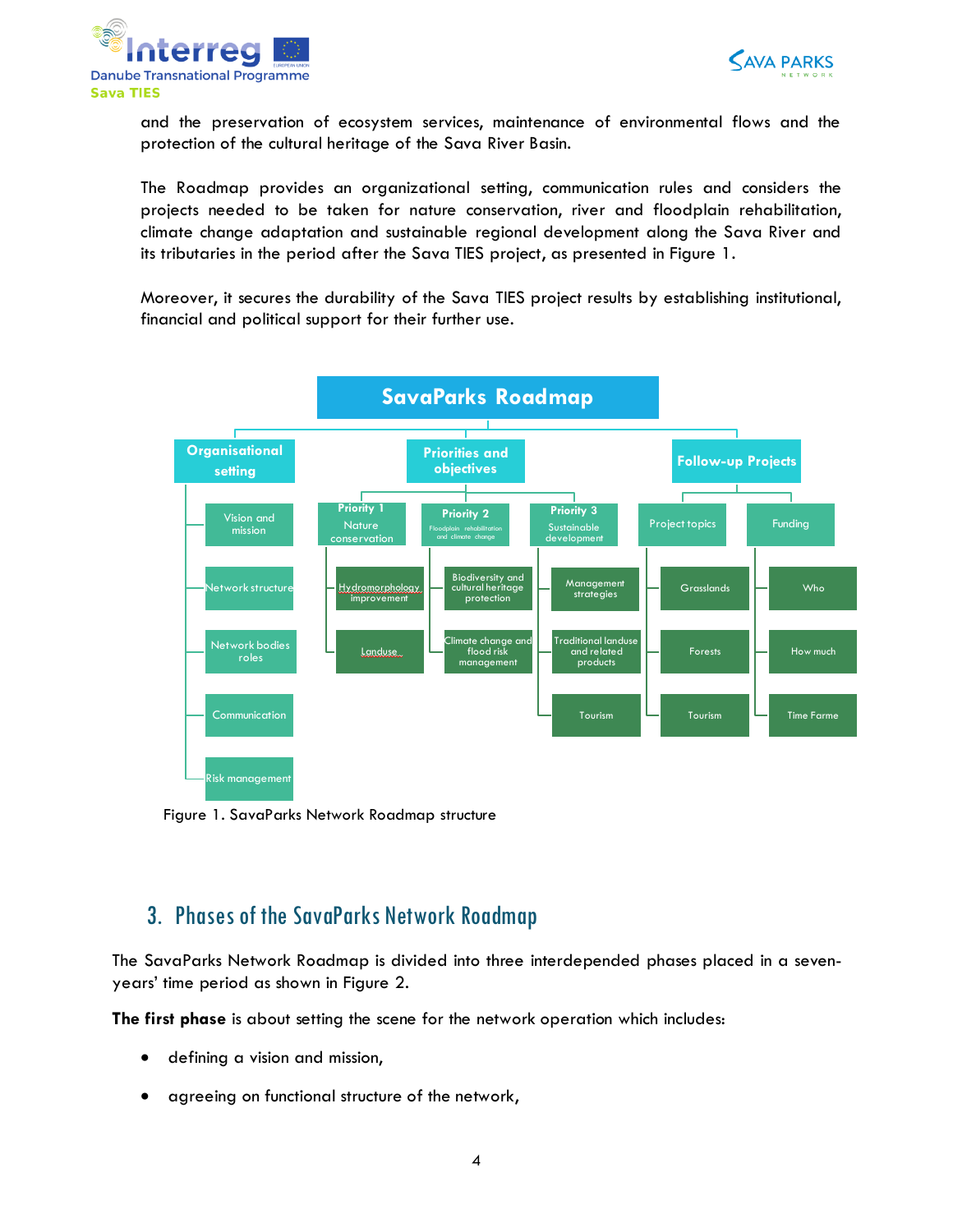



- adopting communication rules for network members, and
- carrying out risk assessment,
- defining strategic priorities and the Guiding Principles objectives
- elaborating follow-up project ideas.

The main result of this phase will be the official registration of the network with structure, priorities of work, operational objectives and project ideas that provide a framework for maintaining the network in the long run towards achieving common vision and mission.

**The second phase** is the core phase of the Roadmap. In this phase project ideas, that were elaborated in the first phase, are further developed into full project proposals in line with the relevant open calls for proposals. The main part of the second phase is project implementation and the network strengthening in a quantitative and qualitative way.

**The third phase** is the final phase of the Roadmap when all achieved results should be evaluated against set indicators.

After each phase, there should be a review of the current state of the progress and redefining type and dynamics of achieving desired results if necessary.



Figure 2. Phases of the SavaParks Network Roadmap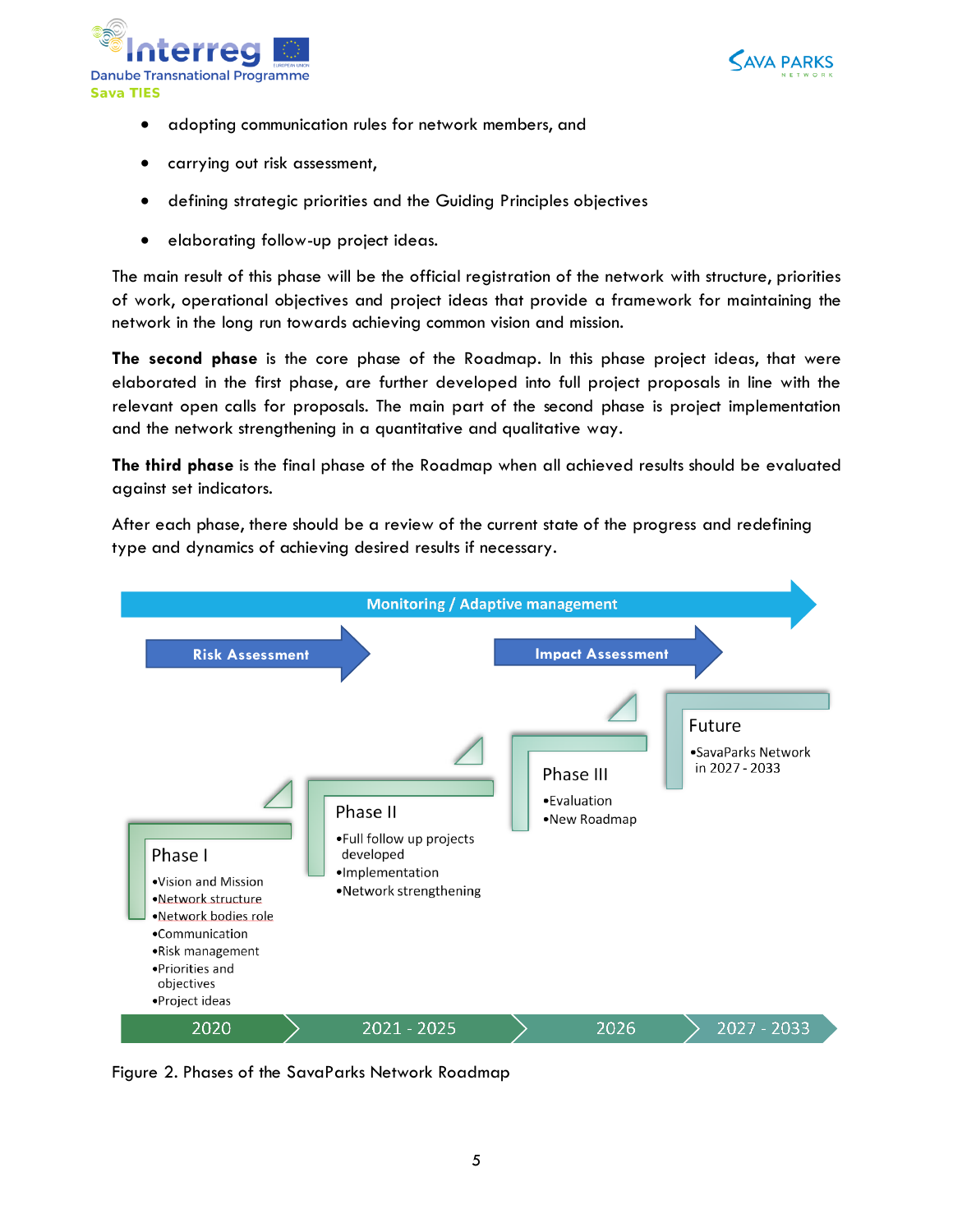



## 3.1 THE FIRST PHASE

<span id="page-5-0"></span>In this phase the foundations of the network are laid with the aim of securing efficient operation of the network and smooth communication among the network members leading towards achieving desired objectives based on real nature protection needs in the Sava River basin.

The main outcomes of the first phase are as follows:

- adopted SavaParks Network common vision and mission;
- established the functional structure of the network with defined roles and responsibilities of each network body, for being in place once the network officially registers;
- adopted basic communication rules for the network members;
- carried out a risk assessment;
- further defined the network priorities and objectives;
- elaborated follow-up project ideas.

This phase is put into one year time line and was accomplished by the end of 2020.

#### <span id="page-5-1"></span>3.1.1 SavaParks Network Mission and Vision

#### **Sava Parks Mission**

Our Mission is to protect the ecological and cultural heritage of the Sava River Basin through cross-sectoral and transboundary cooperation.

#### **Sava Parks Vision**

Long lasting harmony between preserved nature and human societies in the Sava River Basin.

#### <span id="page-5-2"></span>3.1.2 Structure of the SavaParks Network and responsibilities of the Network Bodies

When developing the structure of the network, the main underlining idea was to secure efficient decision making, as well as smooth and continuous operation of the Network, once it becomes fully operational. In the interim period the Secretariat will be combined with the Leading organization. In addition to that, the role of the spokesperson and the president will be combined and connected to the Lead organization.

The main Network bodies that would enable efficient operation of the Network are as follows:

- 1. President (P)
- 2. Steering Committee (SC)
- 3. Secretariat (S)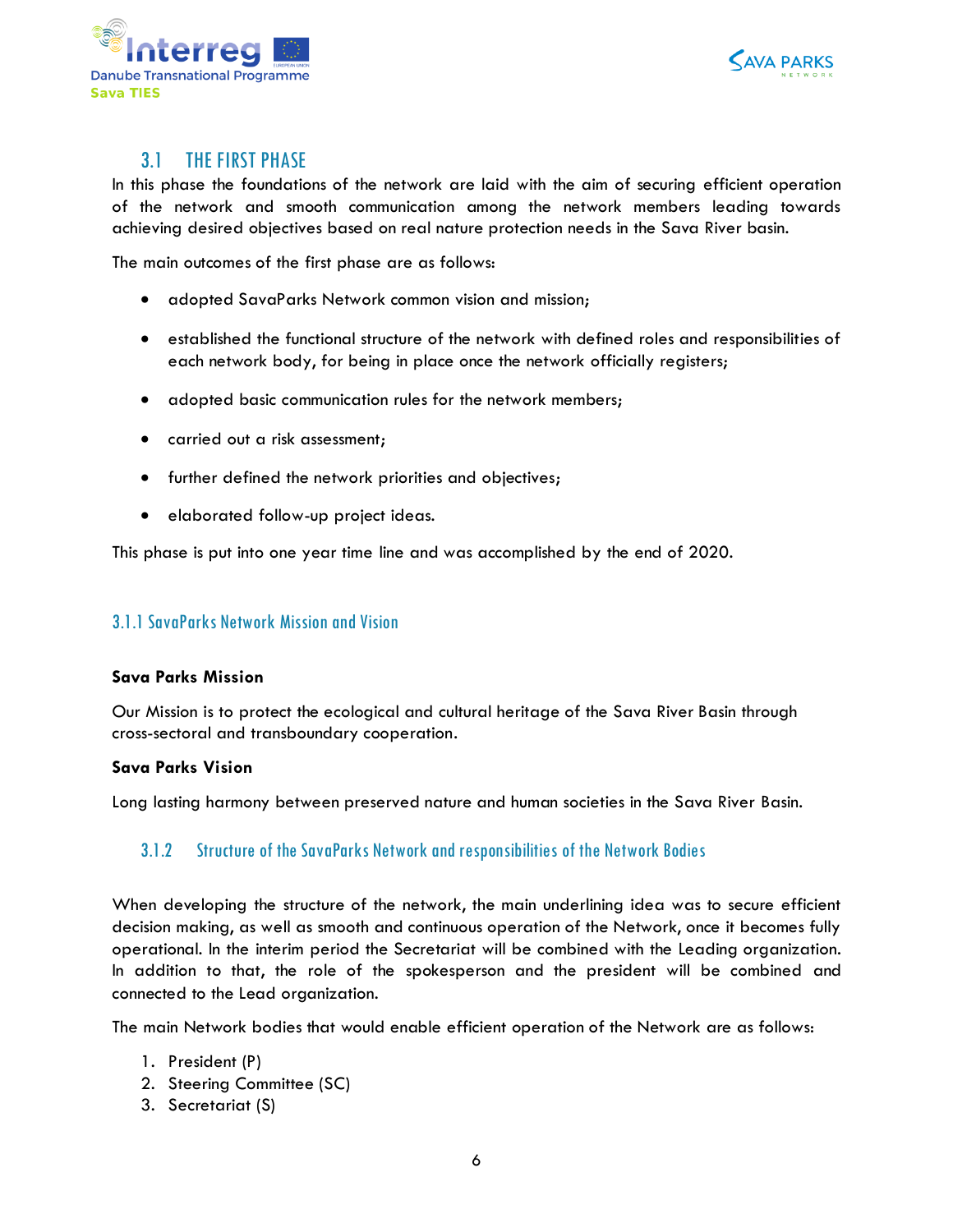



4. General Assembly (GA): all members (M)



Figure 3. Structure of the SavaParks Network

#### **President**

The President of the network is at the same time the President of the Steering Committee and his/her role is:

- $\bullet$  to represent the Network,
- $\bullet$  to lead the Steering Committee,
- **•** sign and verify Network documents,
- propose draft documents for the SC meetings that should be adopted, eg. Annual Work Plan, Annual Financial Plan
- conclude Employment Contracts and Volunteer Agreements with employees and volunteers in case the Network is officially registered.

President is responsible for the implementation of the Annual Work Plan and for the financial affairs of the Network.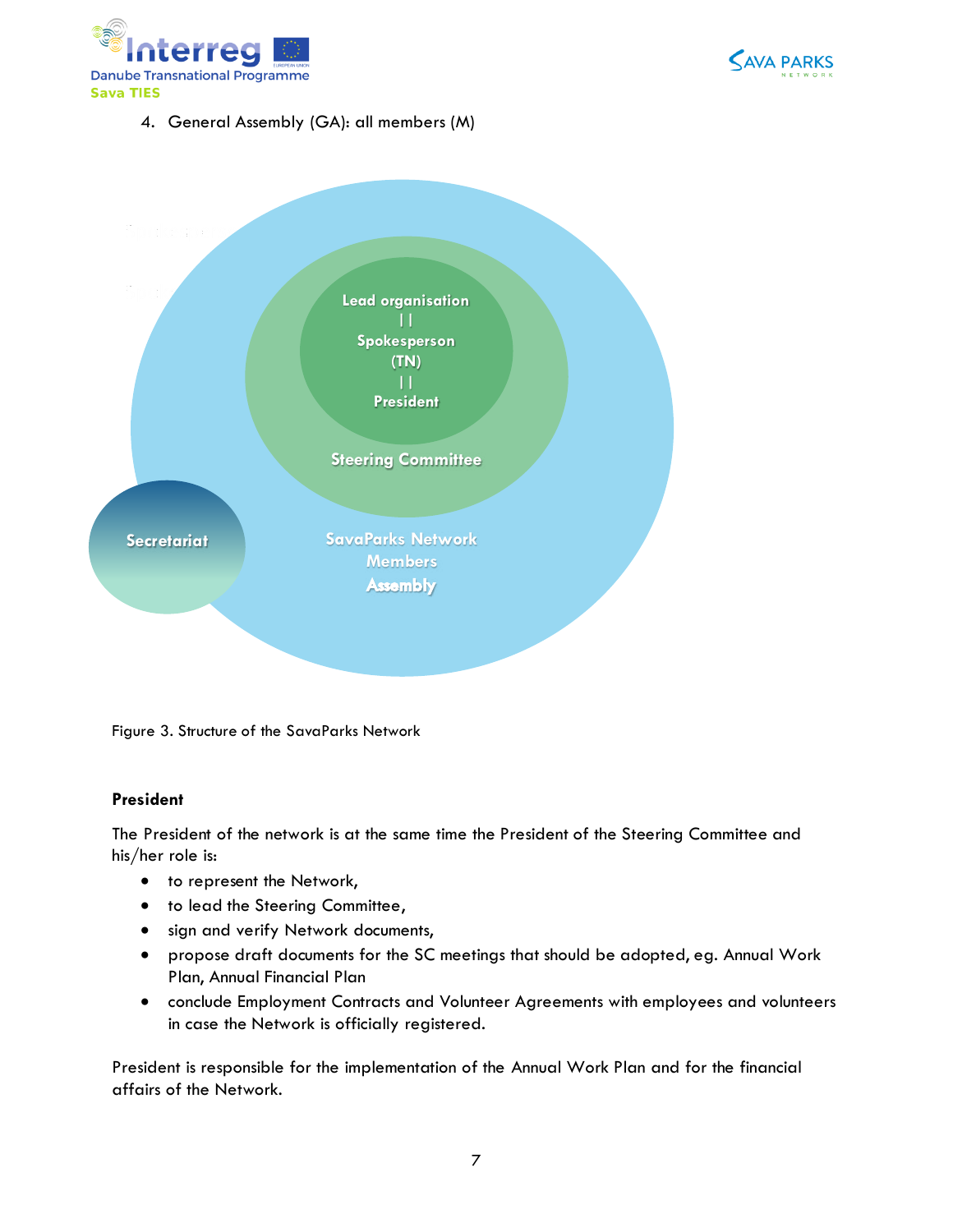



#### **Steering Committee**

The Steering Committee is the Network managing body. It consists of 5 members – one member coming from each Sava River Basin country + Germany (EuroNatur). Steering Committee members are appointed by the SavaParks Network members: network members from each country propose their representative in the Steering Committee. Each SC member makes decisions on behalf of all Network members from the country that he/she represents.

The Steering Committee members are elected by the General Assembly for a term of 3 years. The Steering Committee members could be elected more than once.

The Steering Committee meets 2 times per year. The Steering Committee meetings are prepared by the Secretariat and moderated by the President. If the President is not present at a SC meeting his "moderation role" is taken over by another SC member.

Tasks of the Steering Committee:

- strengthen the position of the Network within and outside the Sava River basin;
- lobbying activities and advocating SavaParks Members` interests;
- support the work of the Secretariat;
- prepare documents foreseen by the Annual Work Plan for the General Assembly;
- make a plan for fundraising activities and coordinate fundraising activities;
- present new application for membership at the General Assembly;
- discusses on the Network`s future projects.

#### **Secretariat**

The Secretariat is the administrative body of the Network. It consists of a Secretary, communication manager and administrator. Depending on the available budget the percentage of people engaged will be defined. The interim Secretariat is hosted by the Lead organization.

The Secretariat should be moving with the Lead Organization. In case the SavaParks Network is officially registered, the host organisation is in the country of registration.

Tasks of the Secretariat:

- maintain communication among the Network members and the SavaParks Network bodies by all communication tools that the Network has (Website, social media, E-mail lists etc.);
- support spokesperson in preparatory activities for presenting the Network at different events;
- keep the network members up to date regarding nature conservation related topics in the Sava River Basin;
- keep the network members up to date regarding upcoming funding opportunities
- prepare notices, letters, and press release;
- coordinate developing of the new project proposal together with SC and interested members/stakeholders;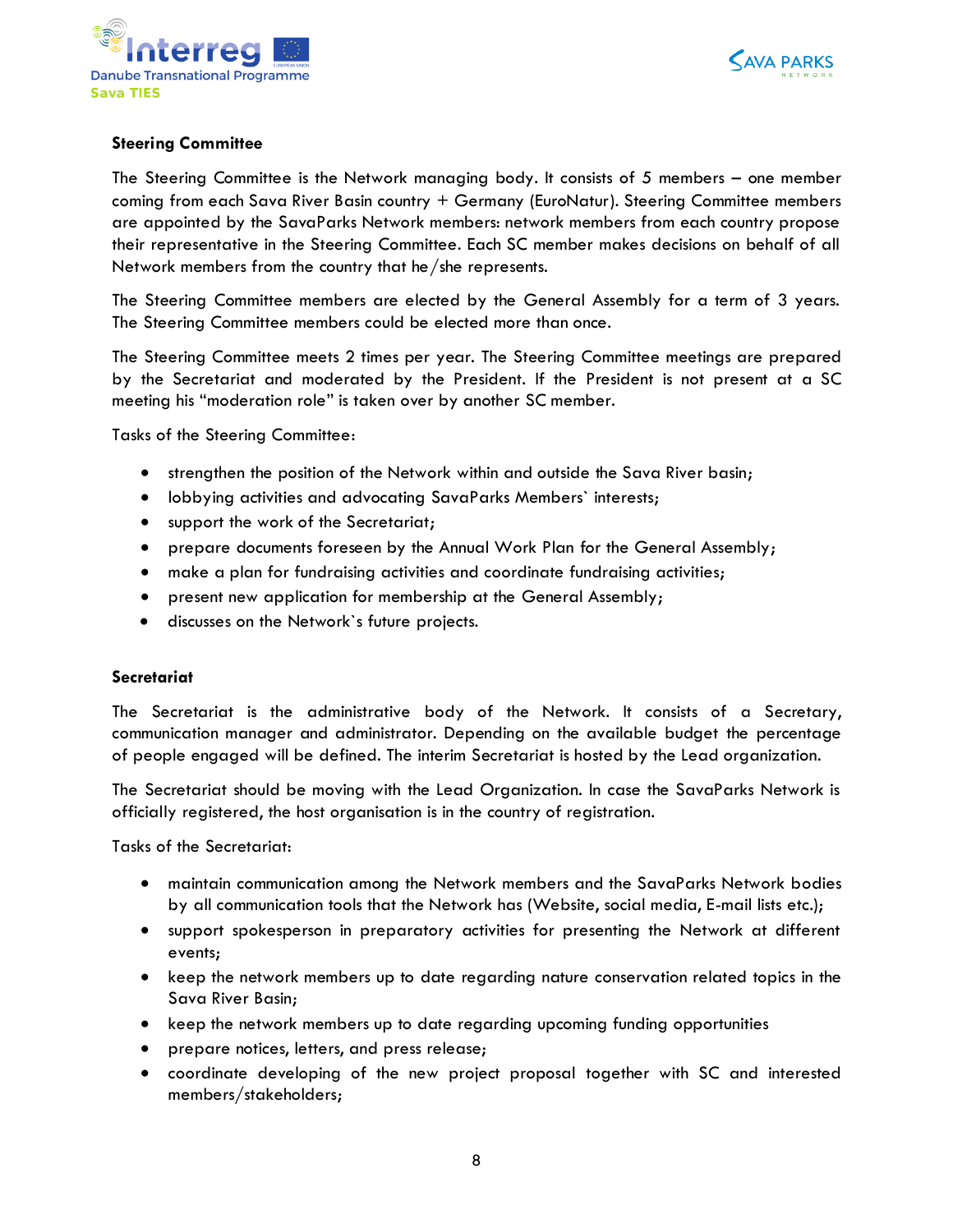



- help to organize the SavaParks Network meetings;
- prepare Minutes from the network meetings and share them among the Network members;
- administrate membership fees and new members applications.

#### **General Assembly**

General Assembly is the main decision-making body. It takes all strategic decisions, such as:

- adopting the Statute and other strategic documents of the Network;
- adopting the Network Annual Work and Financial Plan;
- approving the annual financial report;
- awarding membership status vote for new Network members at the annual Network meetings;
- **•** electing the members of the Steering Committee;
- agreeing on membership fees for full Network members.

The General Assembly consists of the full Network members. The General Assembly meets once per year. It is chaired by the President of the Network.

The Steering Committee together with the Secretariat is responsible for organizing the General Assembly.

#### **Membership**

Members of the network could be:

- private and public bodies in charge of protected area management in the Sava River Basin;
- ministries from the environmental and cultural sector from the Sava River Basin;
- state institutions engaged in nature protection in the Sava River Basin (institutes, universities, public utilities companies);
- national and international civil society organizations active in nature conservation in the Sava River Basin;
- individuals.

There is no limit of the maximum Network members.

#### **Tasks of the Network members:**

- participating at the Network meetings;
- actively working on fundraising for the project proposal defined as priorities for the Network;
- participating in developing project proposals and implementation of the projects (according to own interest);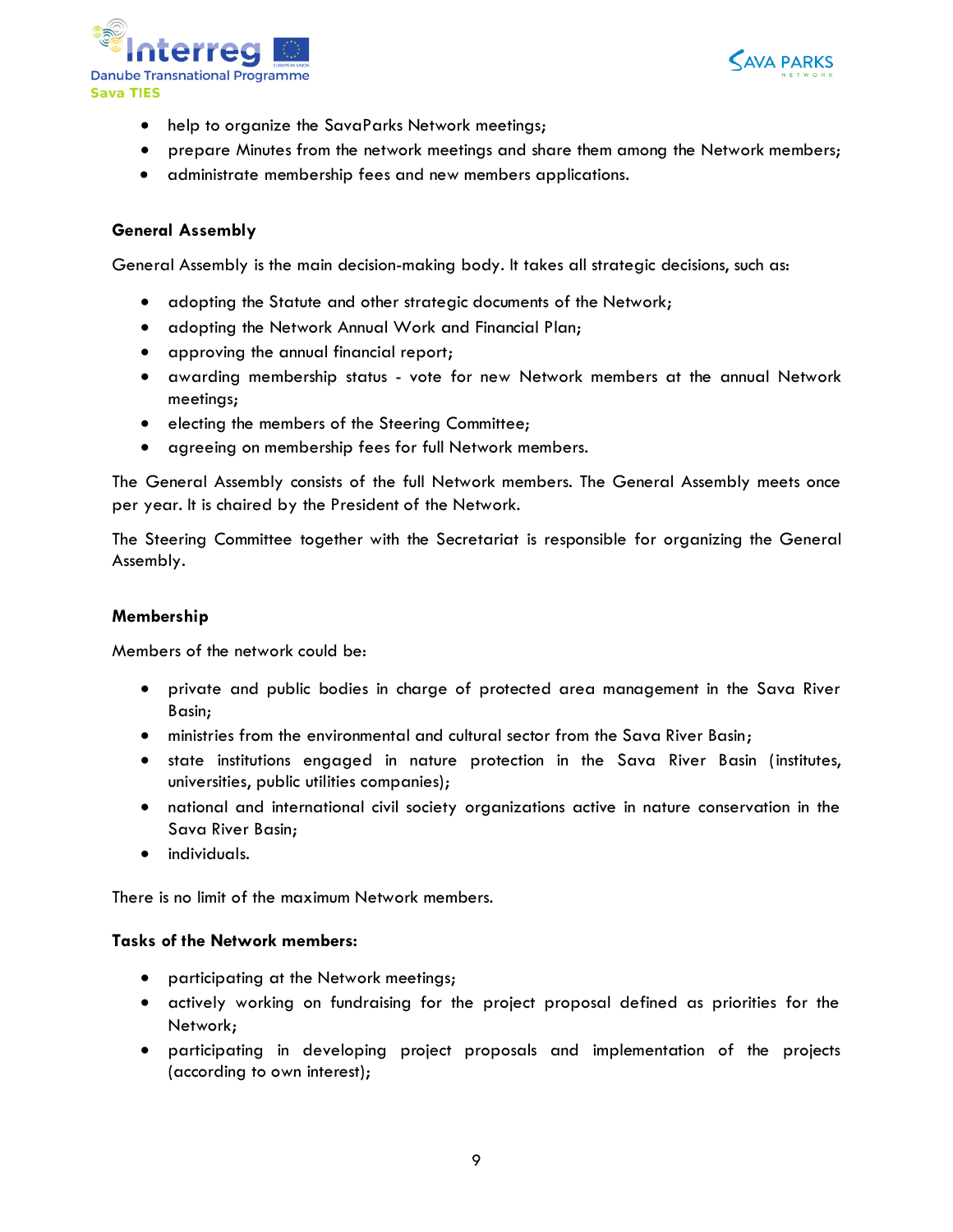



- reporting activities that are in line with the SavaParks objectives at Network annual meetings;
- regularly sending news about relevant actions to the Secretariat (to the person in charge of maintaining SavaParks Web site and social media);
- publishing the Network news on their Web site if possible;
- voting for the new Network members at the general Assembly;
- regularly paying membership fees to the Secretariat (full members).

#### **Membership categories**

Becoming the SavaParks Network member implies many benefits such as possibilites to increase capacities for nature conservation management, to share experience and information, as well as to participate in project developments and implementations.

The Membership in the SavaParks Network provides possibility to influence decision making process within the network and consequently contribute to streamlining the nature protection of the Sava catchment area.

By being a part of the network, each meber could strengthen its position in public participation processes regarding different nature conservation issues in the Sava River Basin by getting the networks support.

The type of benefits depends on the membership categories presented below.

#### 1. **Full members**

Full members are organizations with work focus on the Sava catchment area. It is an advantage if they are situated in the Sava catchment area.

Full members pay membership fees, have voting rights and are preferred partners for projects developed within the Network.

#### **2. Observers**

Observers are organizations with work focus in line with the SavaParks priority areas and Guiding Principles. It is an advantage if their work is focused on the Sava catchment area. Observers do not pay a membership fee and cover their own costs. They have no voting rights and no decision-making influence but may be stakeholders and get support.

#### 3. **Individuals**

Individuals do not pay a membership fee and cover their own costs. They have no influence but may get support.

#### **Application procedure**

Before getting the membership status potential members undergo the following procedure:

- Step 1 Filling in application form fulfil criteria.
- Step 2 Getting 1 year observer status.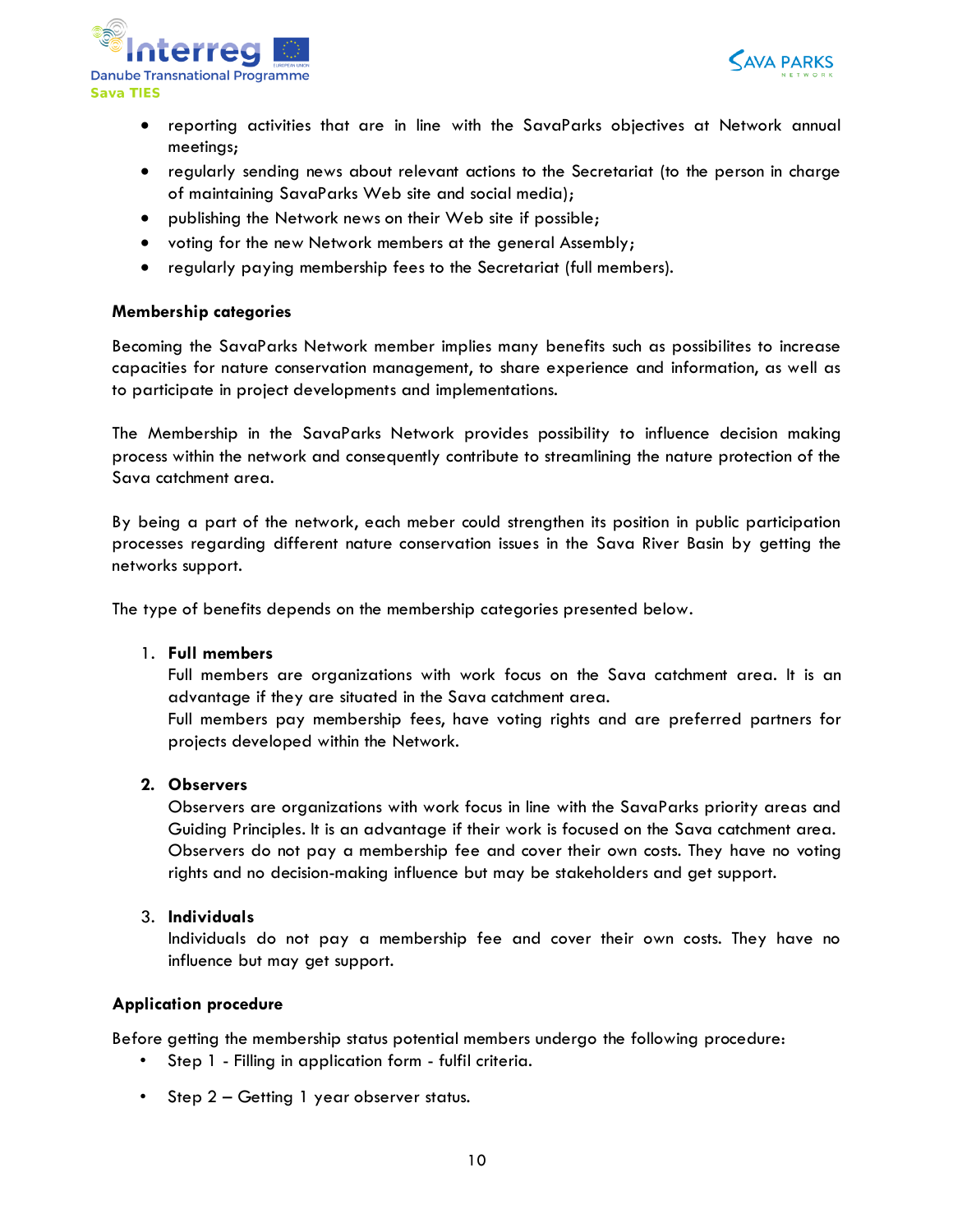



- Step 3 Getting approval by the Steering Committee.
- Step 4 Getting approval by the General Assembly.
- Step 5 Signing the Declaration and becoming a full member.

#### **Voting procedure**

Each Full Network Member has the right to vote: one member one vote. Observers and individuals have the right to participate and speak at the General Assembly, but no right to vote.

Voting takes place at General Assembly meetings. Right to vote have only full members present at the meeting. In case organizing the General Assembly is not possible, full members vote via Email. If the full member does not respond within a given period, its vote is not taken into consideration.

Decisions are made if >50% of the full members vote. However, if the topic for voting is crucial and/or hard, decisions are made if >70% of the full members vote.

#### **Membership fees**

Once the SavaParks Network is officially registered all Full Network members pay a yearly membership fee to the Secretariat or respective representative of the Network.

Preferably the membership fee is calculated based on the following criteria: GDP, organization form and organization size. However, the SC can decide on exceptions and other fee criteria if needed. Moreover, the general assembly can agree and vote for other possibilities related to the amount to be paid.

Membership fees will be used for co-financing, the operation of the Secretariat, the SavaParks website [\(http://www.savaparks.eu/\)](http://www.savaparks.eu/) and Network meetings.

Donations by Individual Members and Observers are possible and welcome.

#### <span id="page-10-0"></span>3.1.3 Communication and cooperation

Communication and cooperation of the Network is performed at two levels: internally - among network members, and externally - between the network and all other interested parties. Precondition for smooth communication and cooperation among network members is agreeing on the network bodies and their communication obligation and tasks.

#### **Internal communication of the Network**

The Secretariat maintains internal communication of the Network by

- providing logistic support to the real and virtual meetings, and
- distributing information and documents via E-mail and Web site (section accessible only for network members – planned for the future)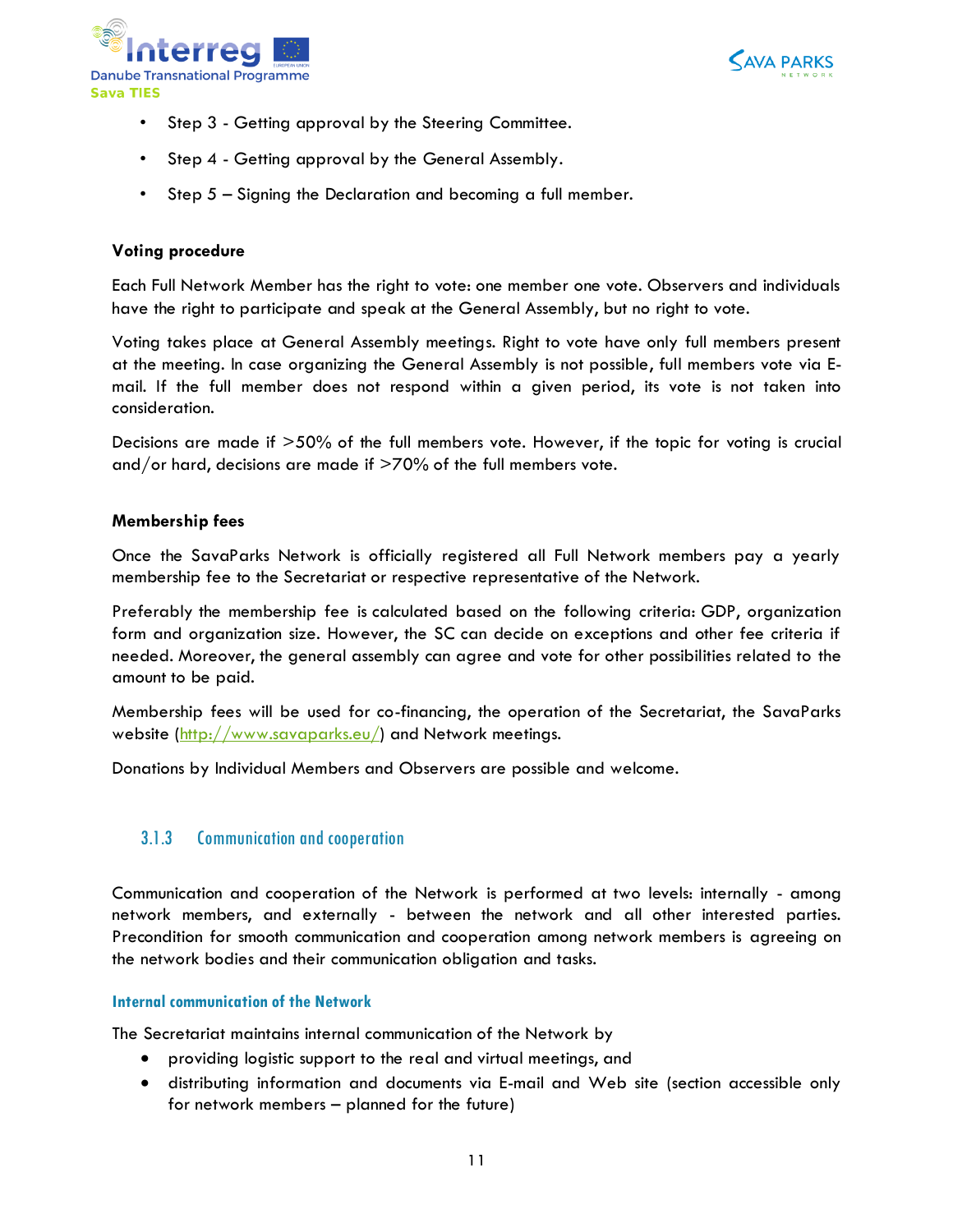



#### **Network meetings**

The General Assembly meet ones per year, while the Steering Committee meets 2 times per year. In case it is not possible to organize real meetings, online meetings are organized.

The Secretariat together with the SC and the hosting organization oversees providing logistic support to the network meeting, the SC secures the content of the meeting, while the moderation is provided by the SC, the President and/or the host organization.

Meetings should be financed by project funds, membership fees and by own money.

#### **Securing active communication of Network members**

Active communication of Network members is secured by

- clear communication related tasks of Network members in the annual activity plan,
- common projects, and
- Network meetings.

#### **Communication in the period of reduced funds/common projects**

Communication in the period of reduced fund must be maintained by the SC through

- organising virtual meetings,
- E-mails communication,
- updating Web site,
- initiating voluntary work,
- standing/lobbing jointly for common goals,
- organising national meetings.

#### **External communication**

The Secretariat maintains external communication of the Network by

- preparing awareness raising materials, and
- updating Network Web site social networks.

All Network members shall regularly provide news for the Network Web site and social networks. Network members could publish Network news on their web sites.

#### **Funding of the communication activities**

Communication activities are funded by the membership fees and project funds. Preparing of awareness raising materials should be funded from project funds only.

#### **Official statements of the Network**

Official statements of the Network are written and signed by the Steering Committee. Official statements of the Network shall be approved by the Full Network members by voting as follows: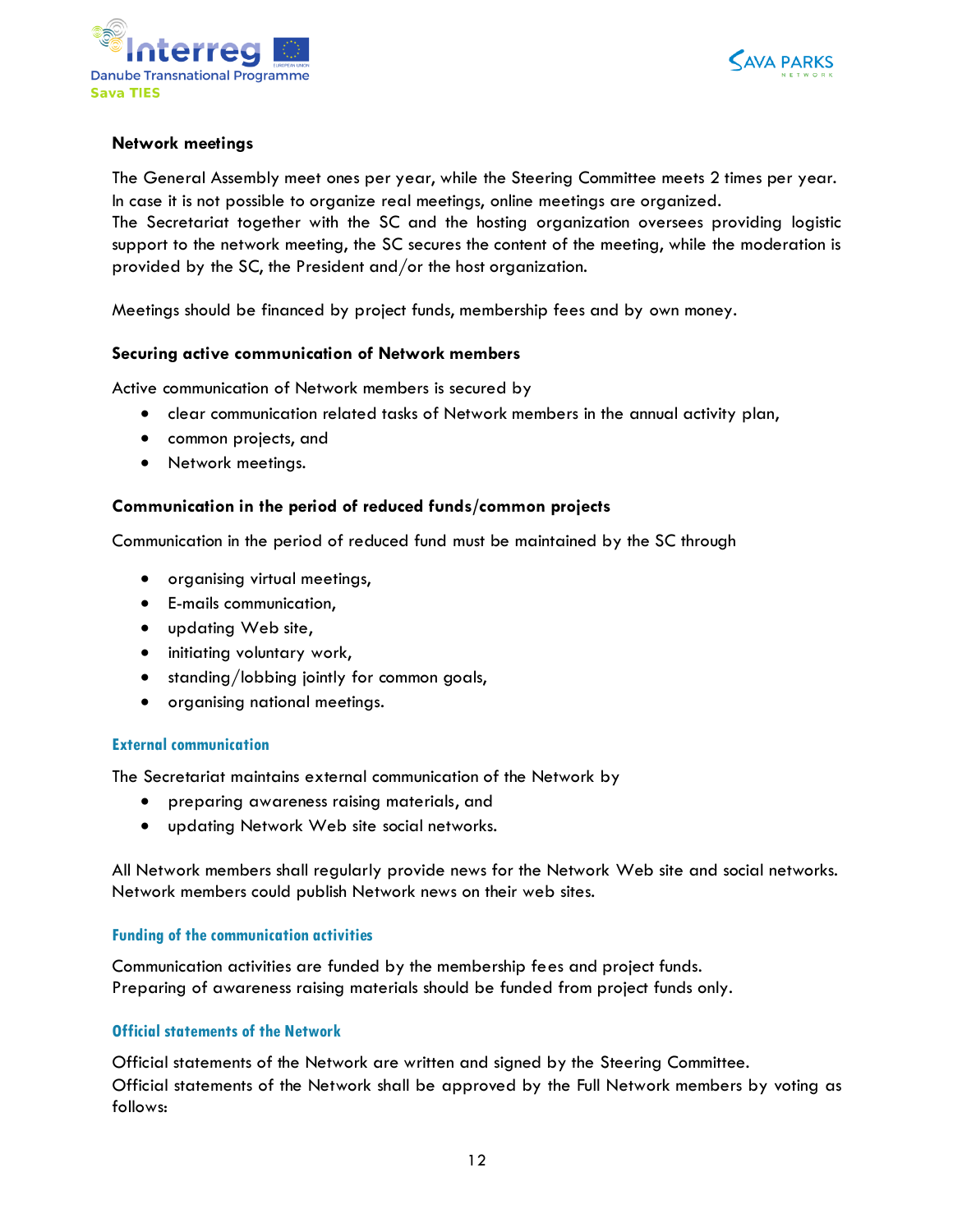



- Normal/Easy topics: Relative majority (>50%)
- Crucial/Hard topics: Absolute Majority (>70%)

Online votes can always be added to Meeting elections, especially if member representatives need to discuss their position with their organization/institution.

How to deal with disagreement of individual members?

- Not all members have to agree (disclaimer).
- Official statements could contain a footnote with information on all agreeing members.
- It is not optimal to publish a single member disagreement statement, but if asked, the disagreeing member can use the disclaimer as explanation.
- If the clash is too large, the disagreeing member could step out of the active membership.

#### <span id="page-12-0"></span>3.1.4 Risk management

Risk could be defined as exposure to internal and external factors that can cause objective failure or desired objectives and outcomes. To prevent or minimize negative effects of risks, good risk management plan is necessary.

Risk Management planning process is composed of the 3 phases: risk identification, risk estimation and risk management plan.

a) Risk identification

to the purpose of this is to identify the existing and possible threats that the organisation might face. These can come from many different sources. For instance, they could be:

- $\bullet$  Financial eg. non-availability of funding
- Natural weather, natural disasters, or disease
- Political government policy, political changes
- Technical advances in technology, or from technical failure
- Social related to e.g. stakeholders
- b) Risk estimation

The Risk estimation is based on the principle that a risk has two primary dimensions:

**Probability** – A risk is an event that "may" occur. The probability of it occurring can range anywhere from just above 0 percent to just below 100 percent. Note: It cannot be exactly 100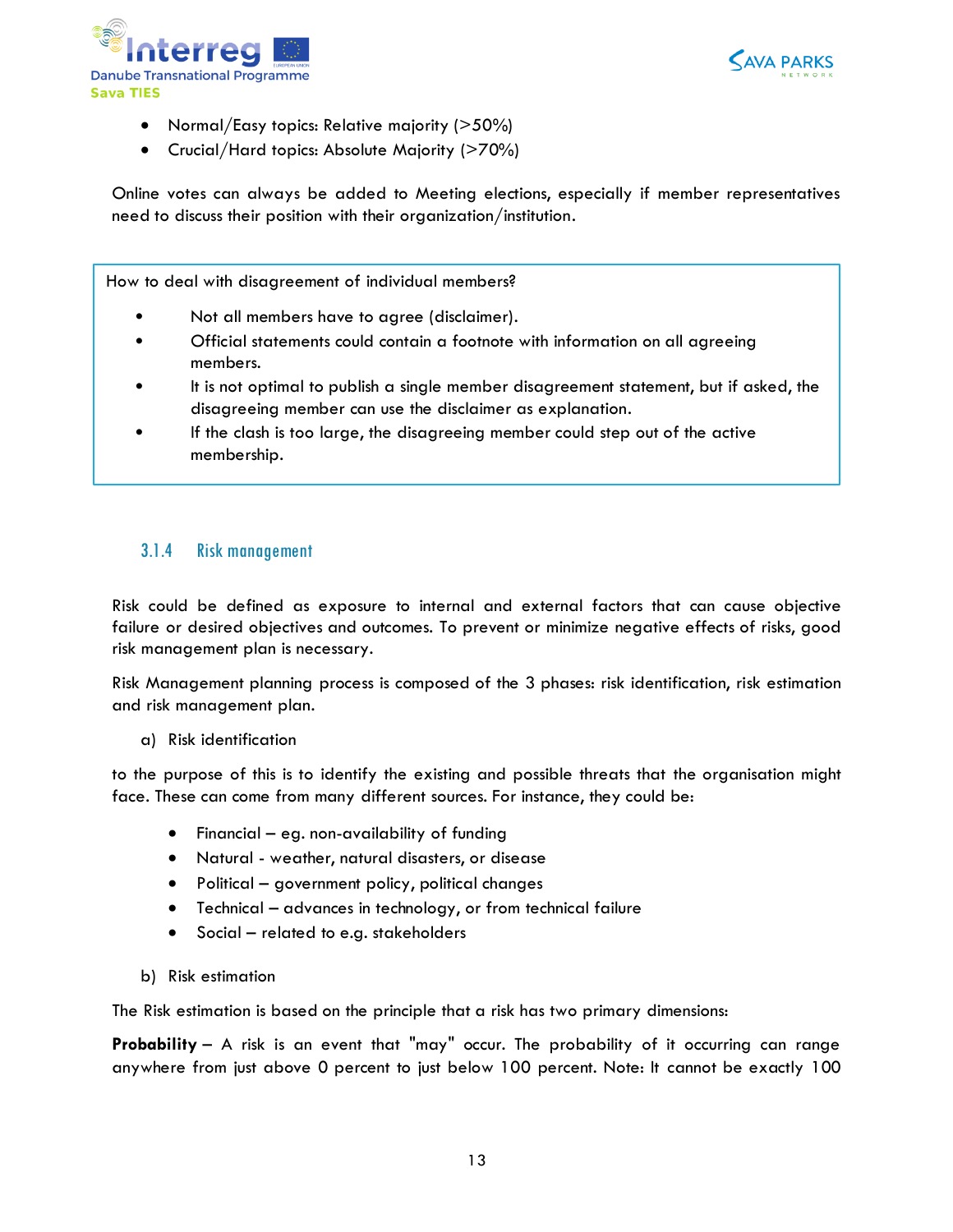



percent, because then it would be a certainty, not a risk. And it cannot be exactly 0 percent, or it wouldn't be a risk.

**Impact** – A risk, by its very nature, always has a negative impact. We must estimate impact on organization functioning.



Figure 4. The Risk Impact/Probability Chart. *Source: Mind Tools Ltd, 2006 – 2015.*

The Risk Impact/Probability Chart presented at figure 4 helps us to group the risks into 4 main categories:

- Low impact/low probability Risks in the bottom left corner are low level, and you can often ignore them.
- $\bullet$  Low impact/high probability Risks in the top left corner are of moderate importance if these things happen, you can cope with them and move on. However, you should try to reduce the likelihood that they will occur.
- High impact/low probability Risks in the bottom right corner are of high importance if they do occur, but they are very unlikely to happen. For these, however, you should do what you can to reduce the impact they will have if they do occur, and you should have contingency plan in place just in case they do happen.
- High impact/high probability Risks towards the top right corner are of critical importance. These are your top priorities and are risks that you must pay close attention to.
- c) Risk management plan

After identification of the value of the risks, you can start to look at ways of managing them by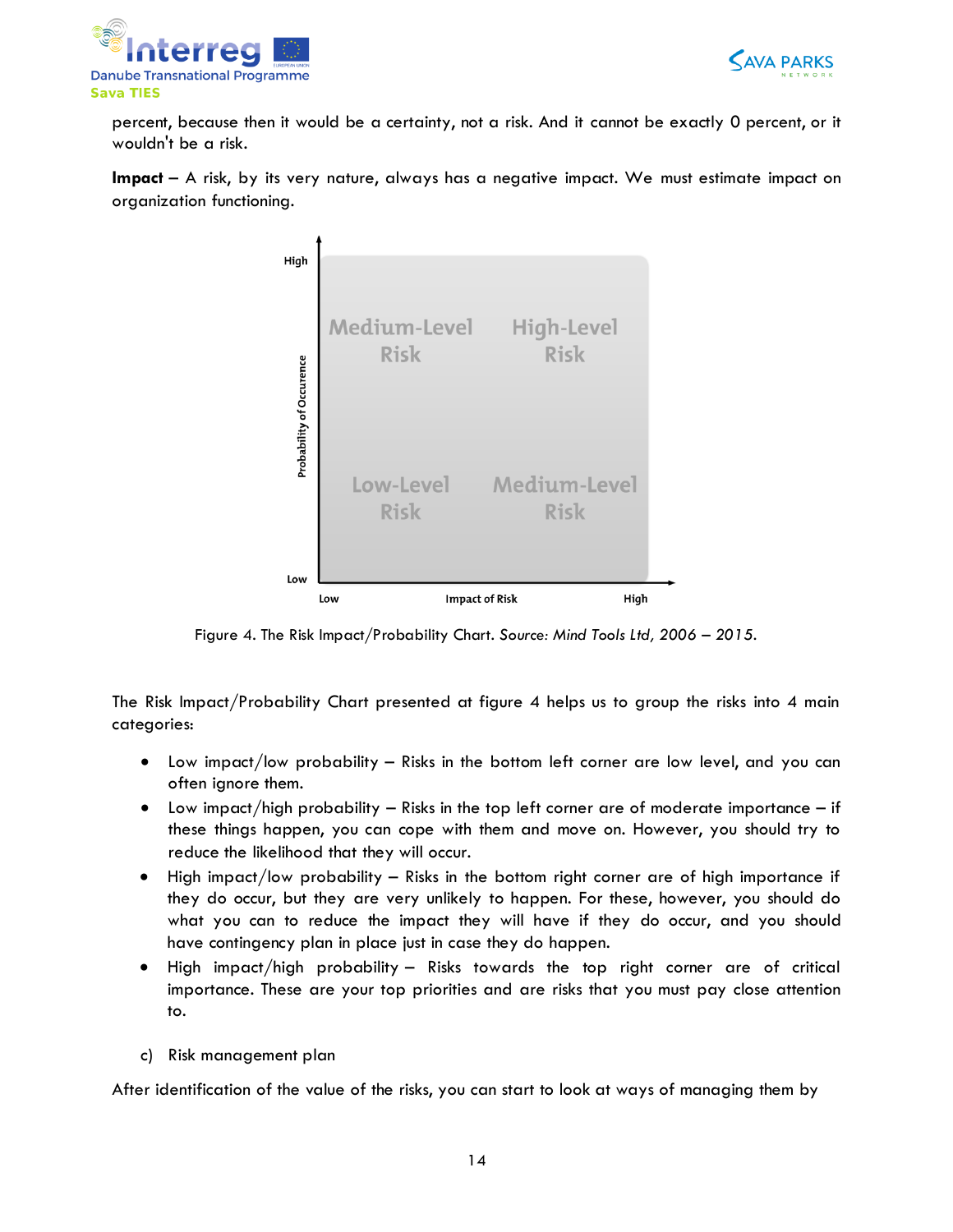



- Assigning action plans for each risk
- Discussing of risks by stakeholders
- Getting consensus about relative importance of risks among stakeholders

|    | The SavaParks Network risks are divided into 2 main risk categories: internal and external risks |       |     |  |
|----|--------------------------------------------------------------------------------------------------|-------|-----|--|
| as | presented                                                                                        | table | and |  |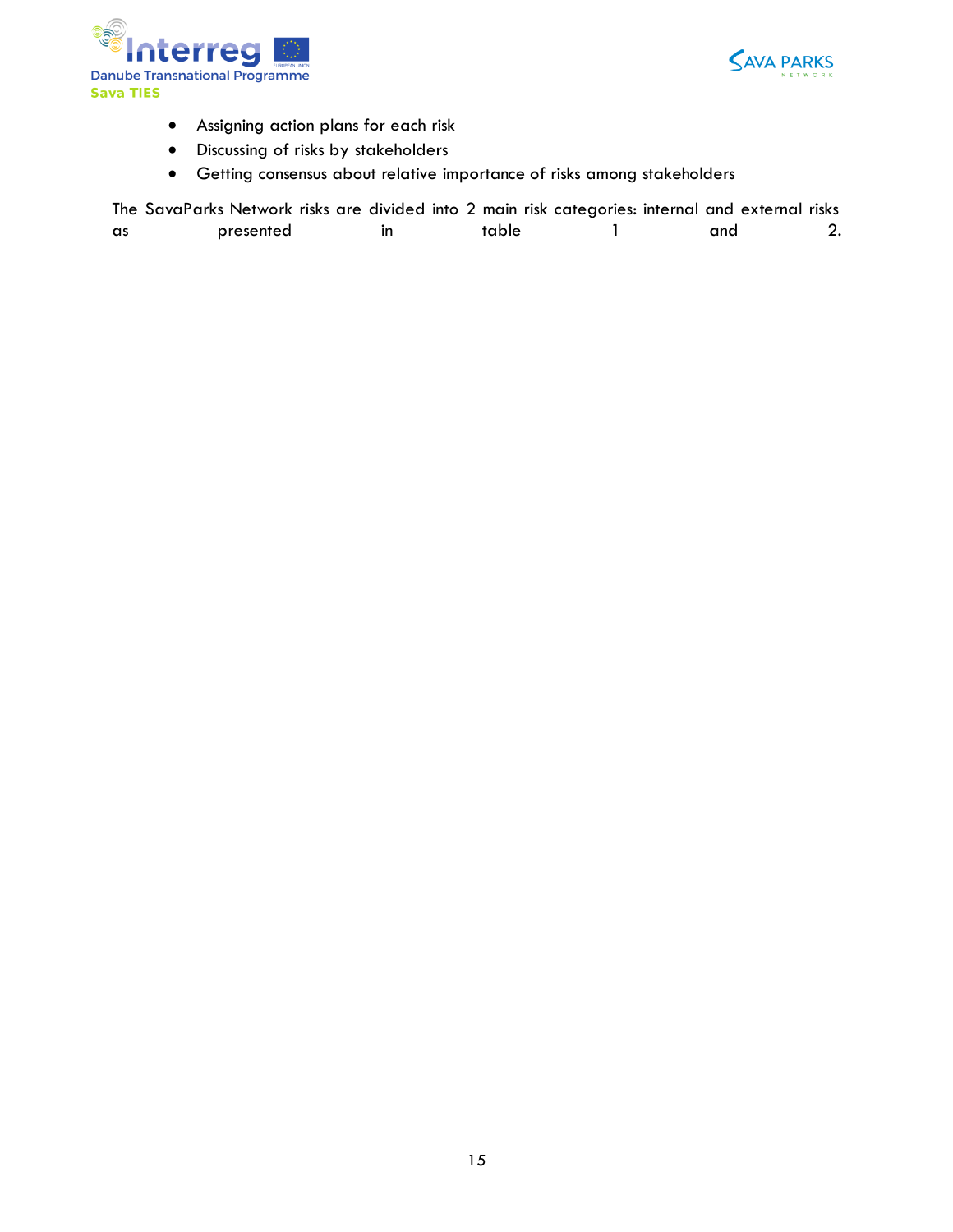



#### Table 1. Internal SavaParks Network risks

| <b>Internal Risks</b>                                                                              | Type of<br>risk | <b>Risk level</b>                                         | Impact                                                                                                                                                                                        | <b>Contingency plan</b>                                                                                                                                                                                                                                                                                                  |
|----------------------------------------------------------------------------------------------------|-----------------|-----------------------------------------------------------|-----------------------------------------------------------------------------------------------------------------------------------------------------------------------------------------------|--------------------------------------------------------------------------------------------------------------------------------------------------------------------------------------------------------------------------------------------------------------------------------------------------------------------------|
| Insufficient or lack of<br>fund for continues<br>operation of the<br>Secretariat                   | Financial       | High level risk<br>High impact/high<br>probability        | Insufficient / Lack of communication<br>among Network members<br>Long term impact: Unachieved<br>objectives of the Network                                                                    | Secure that membership fee is paid<br>regularly by clearly identifying the<br>benefits of being a Network<br>member<br>Secure that high quality project<br>proposals are prepared for open<br>calls for projects<br>To raise donations from public<br>To include costs of running the<br>Secretariat to a project budget |
| Lack of funds for<br>organizing annual<br>network meetings in<br>the period between<br>the project | Financial       | Medium level risk<br>Medium<br>impact/high<br>probability | Insufficient communication among<br>Network members                                                                                                                                           | Organize virtual/hybrid meetings.<br>Motivate Network members to cover<br>their own costs                                                                                                                                                                                                                                |
| Members are not<br>willing to pay the<br>membership fee                                            | Financial       | Medium level<br>risk/medium<br>probability                | Insufficient / Lack of communication<br>among Network members.<br>There is not enough money to cover<br>the operation costs of the Secretariat<br>The Network does not operate<br>efficiently | Motivate members to pay the fee<br>(to promote benefits of being a<br>member)<br>To calculate the acceptable fees for<br>most members                                                                                                                                                                                    |
| Lack of donations<br>apart from the<br>project-based funding                                       | Financial       | Low-Medium level<br>impact/Medium<br>level probability    | Depends on how ambitious we are -<br>but it could be a lack of money for<br>the further development of the<br><b>Network</b>                                                                  | To ask for the money from donors<br>frequently                                                                                                                                                                                                                                                                           |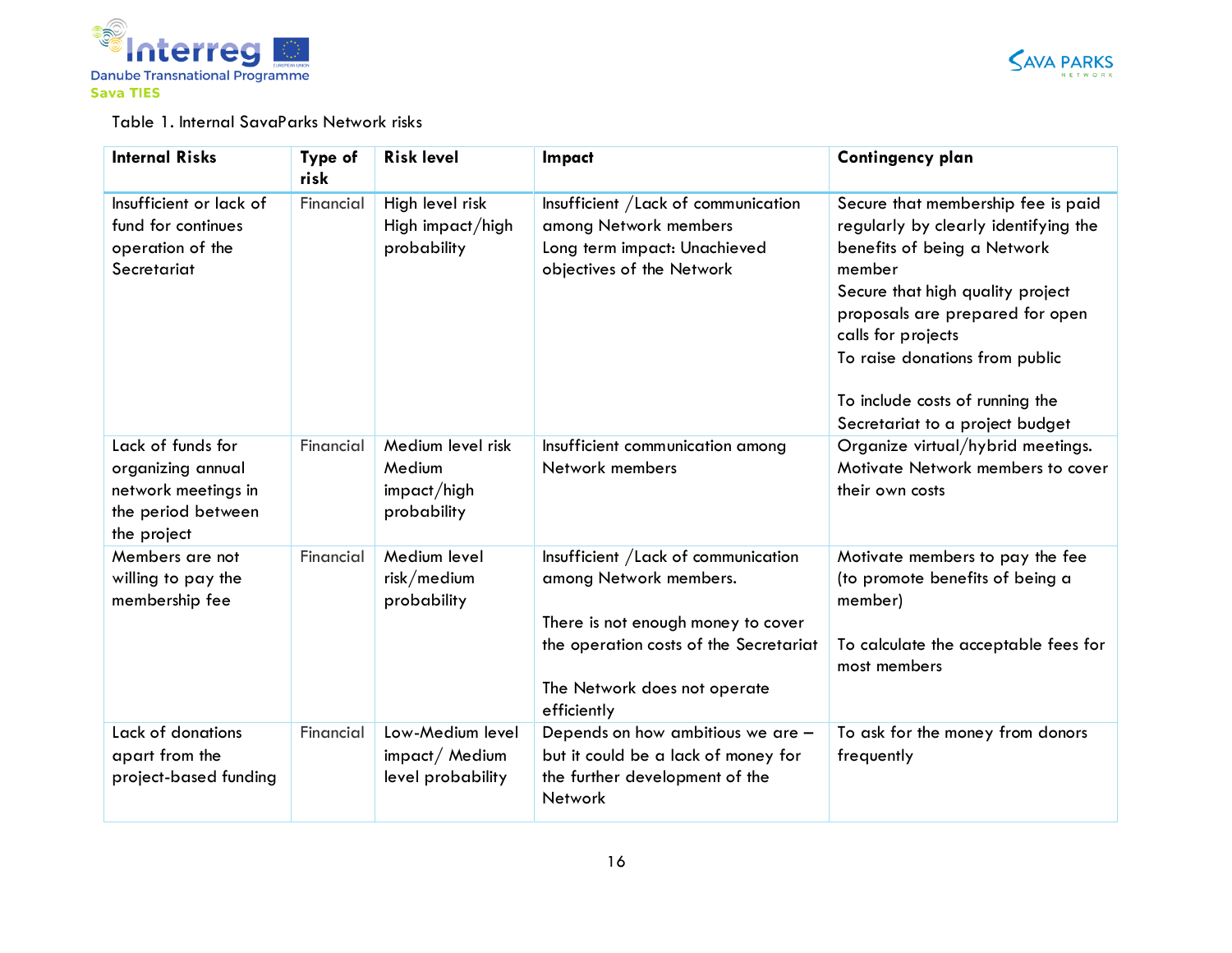



| Lack of funds for co-<br>financing the projects                                                     | Financial | High level<br>impact/High level<br>probability     | Slowing down project implementation                                                 | Secure fund from national or own<br>resources before implementation<br>starts                                                                                                                         |
|-----------------------------------------------------------------------------------------------------|-----------|----------------------------------------------------|-------------------------------------------------------------------------------------|-------------------------------------------------------------------------------------------------------------------------------------------------------------------------------------------------------|
| Internal communication<br>tools not in<br>place/operational<br>(website, social<br>networks)        | Social    | Medium<br>impact/medium<br>probability             | Lack of communication/partnership<br>amongst the SavaParks membership               | Regular and high-quality content<br>update<br>Boosting social networks' content<br>and cooperation amongst<br>members/partners<br>Multilingual content based on<br>network members' languages         |
| Strong disagreement<br>on crucial<br>themes/topics amongst<br>the Network members                   | Social    | High<br>impact/medium<br>probability               | Obstacles in<br>development/implementation of joint<br>projects                     | Boosting open dialogue based on<br>facts and arguments towards joint<br>decision/compromise                                                                                                           |
| Lack of certain<br>members' motivation<br>and capacities for<br>active participation in<br>network. | Social    | High impact/high<br>probability                    | Unbalanced division and<br>participation amongst the members in<br>the Network work | Open dialogue amongst the<br>members.<br>Reaching the mutual understanding<br>on importance of the network and<br>each individual member<br>Capacity building based on<br>identified needs of members |
| Frequent changing of<br>contact person within<br>the members<br>organization                        |           | High level risk<br>High impact/high<br>probability | Continuity of Network work is<br>harmed                                             | Have at least 3 staff within<br>organization familiar with<br>SavaParks Network activities                                                                                                            |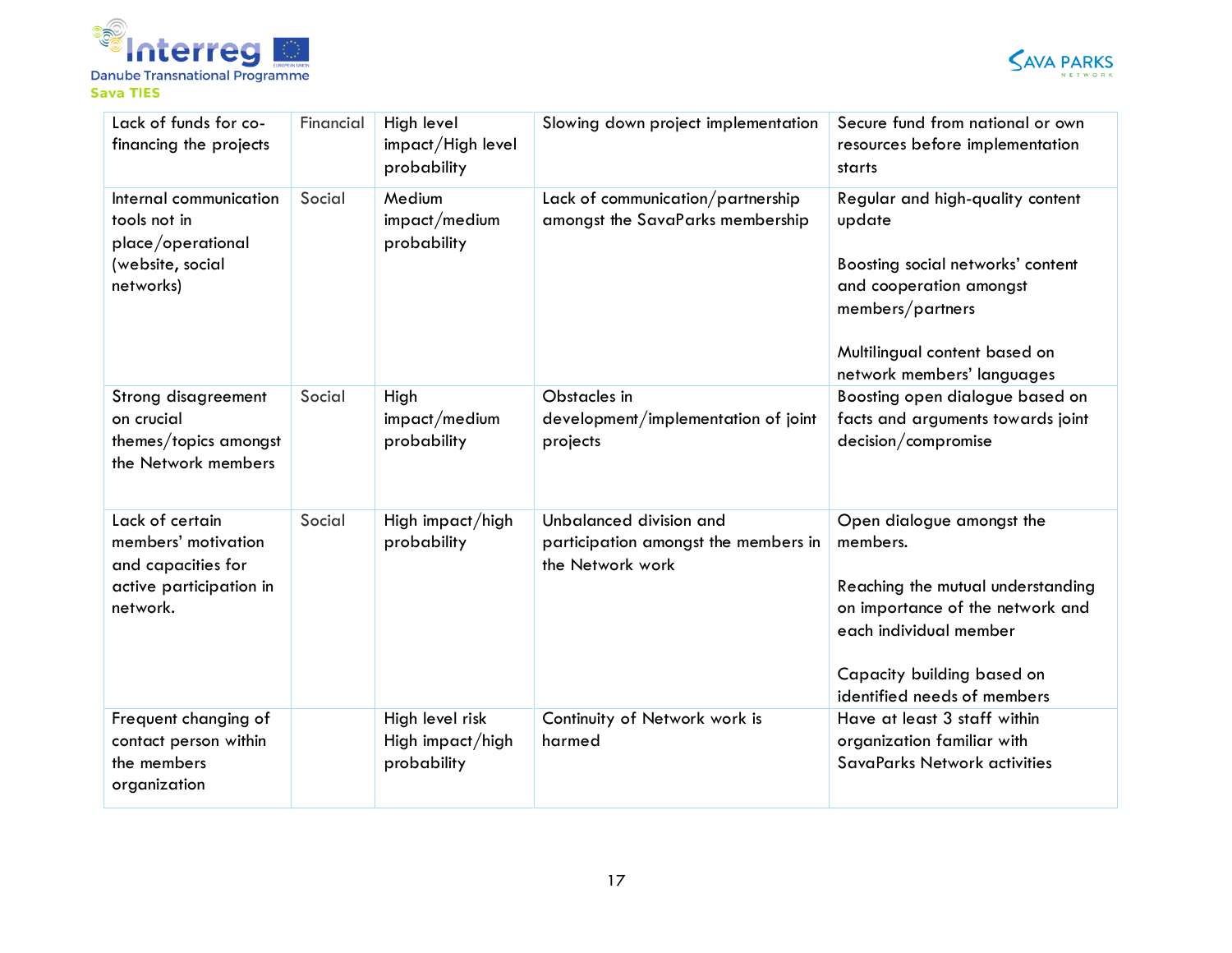



| Equipment and<br>facilities needed for<br>Secretariat                                                                                                | Technical | Low impact/high<br>probability       | Obstacles in regular functioning and<br>fulfilling the role of the Secretariat                                                                                                                                                | Positioning of Secretariat in one of<br>the SavaParks member (depending<br>on the country of registration)<br>Identification and purchase of<br>needed equipment                       |
|------------------------------------------------------------------------------------------------------------------------------------------------------|-----------|--------------------------------------|-------------------------------------------------------------------------------------------------------------------------------------------------------------------------------------------------------------------------------|----------------------------------------------------------------------------------------------------------------------------------------------------------------------------------------|
| Unexpected<br>appearance of IAS<br>species, which can<br>make damage on<br>native biodiversity<br>(example Amur or<br>Pacif, Astacus<br>leniusculus) | Natural   | High<br>impact/medium<br>probability | Network does not react efficiently in<br>solving the problem<br>Network dos does not work<br>efficiently towards the mission<br>Ecological issues threatening the<br>habitats and biodiversity within the<br>Sava River Basin | IAS database introduced and<br>efficiently operational<br>Set up Early detection and rapid<br>response system with local<br>stakeholders                                               |
| Occurrence of natural<br>disasters caused by<br>climate changes (flood,<br>draughts, diseases,<br>and pests like insects)                            | Natural   | High<br>impact/medium<br>probability | Networked unprepared for disaster                                                                                                                                                                                             | Strengthening of the Sava Park for<br>early detection of the problem and<br>timely reaction<br>Efficient exchange of knowledge<br>and experience<br>Cooperation with different sectors |
| Changing of the<br>director within the<br>protected area                                                                                             | Political | Medium<br>impact/high<br>probability | Staff do not have full institutional<br>support in participating at the<br>Network meetings<br>Inefficient functioning of the network                                                                                         | Main Network activities<br>incorporated in management plans<br>and annual programs                                                                                                     |

Table 2. External SavaParks Network risks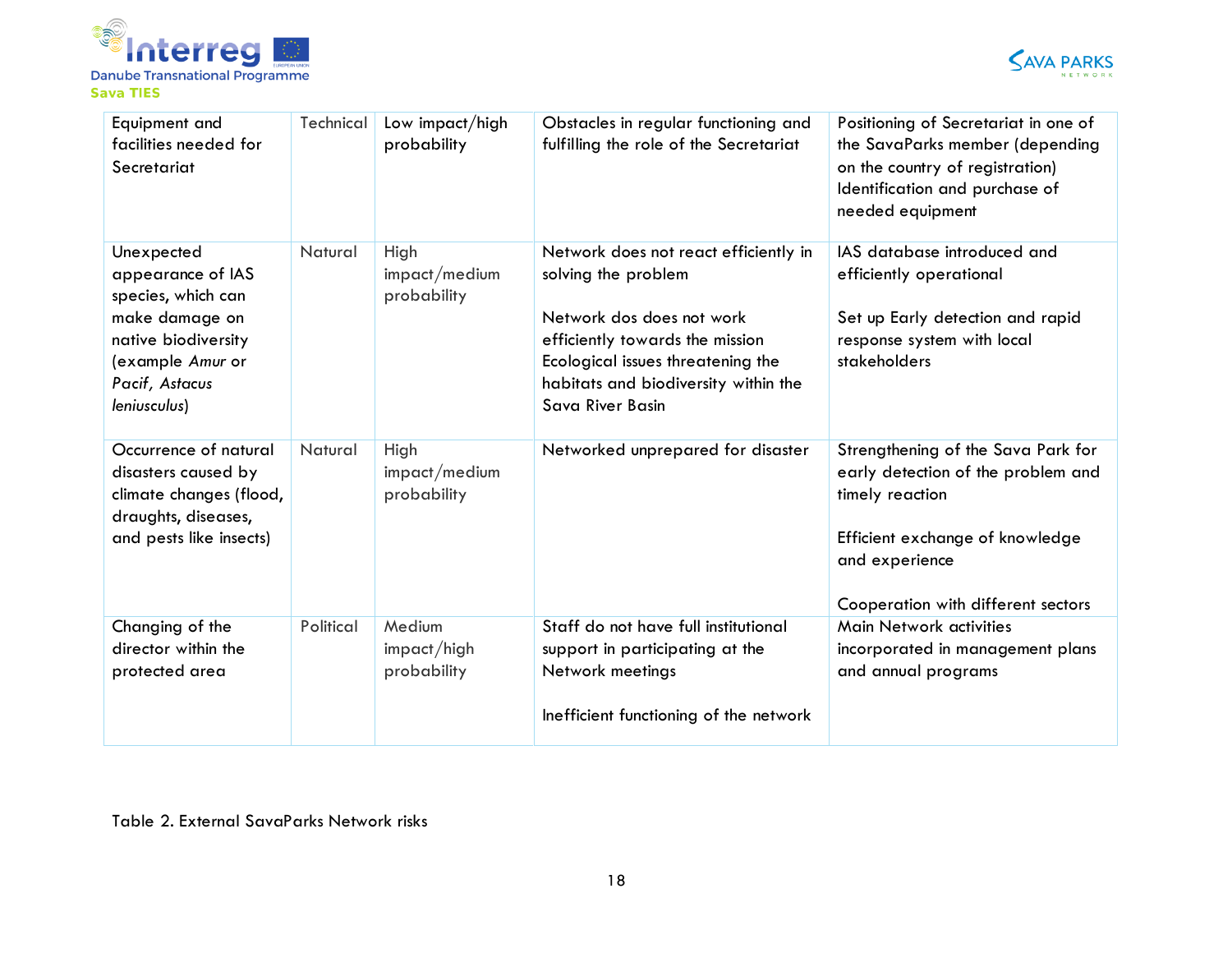



| <b>External Risks</b>                                                                                                                    | <b>Type</b><br>of risk | <b>Risk level</b>                                          | Impact                                                                                                                    | <b>Contingency plan</b>                                                                                                                                                                                                                                                                                                                                   |
|------------------------------------------------------------------------------------------------------------------------------------------|------------------------|------------------------------------------------------------|---------------------------------------------------------------------------------------------------------------------------|-----------------------------------------------------------------------------------------------------------------------------------------------------------------------------------------------------------------------------------------------------------------------------------------------------------------------------------------------------------|
| There are no adequate<br>calls for project<br>proposals relevant for<br>the Network's projects<br>after current projects<br>are finished | Financial              | High level risk<br>High impact/high<br>probability         | Network does not operate efficiently<br>towards fulfilling the Network<br>objectives                                      | Make fundraising plan and prepare<br>project ideas before the end of the<br>current project<br>Motivate Network members to<br>promote their activities which are in<br>line to the Network priorities and<br>objectives by using Network<br>communication tools<br>Create common projects that do not<br>require additional funds (on voluntary<br>basis) |
| Lack of donations<br>apart from the project-<br>based funding                                                                            | Financial              | Low-Medium<br>level import/<br>Medium level<br>probability | Depends on how ambitious we are -<br>but it could be a lack of money for<br>further development of the Network            | To have a list of potential donors and<br>to keep track of them, to communicate<br>with them regularly                                                                                                                                                                                                                                                    |
| Calls for proposals are<br>changed in a way that<br>they become loans, not<br>a co-funding                                               | Financial              | High level<br>impact/<br>Medium level<br>probability       | Network does not operate efficiently<br>due to lack of funds in the period of<br>adaptation to new financial<br>mechanism | Preparing in advance for such<br>changes in financial mechanism                                                                                                                                                                                                                                                                                           |
| Insufficient<br>interest/motivation of<br>stakeholders for the<br>cooperation/<br>partnership                                            | Social                 | High impact/high<br>probability                            | Lower quality of PA management<br>caused by lack of multi-sectorial<br>approach                                           | Planning and conducting of the<br>intensive lobbing/advocacy<br>campaign focused on joint interests in<br>close relation to PA management                                                                                                                                                                                                                 |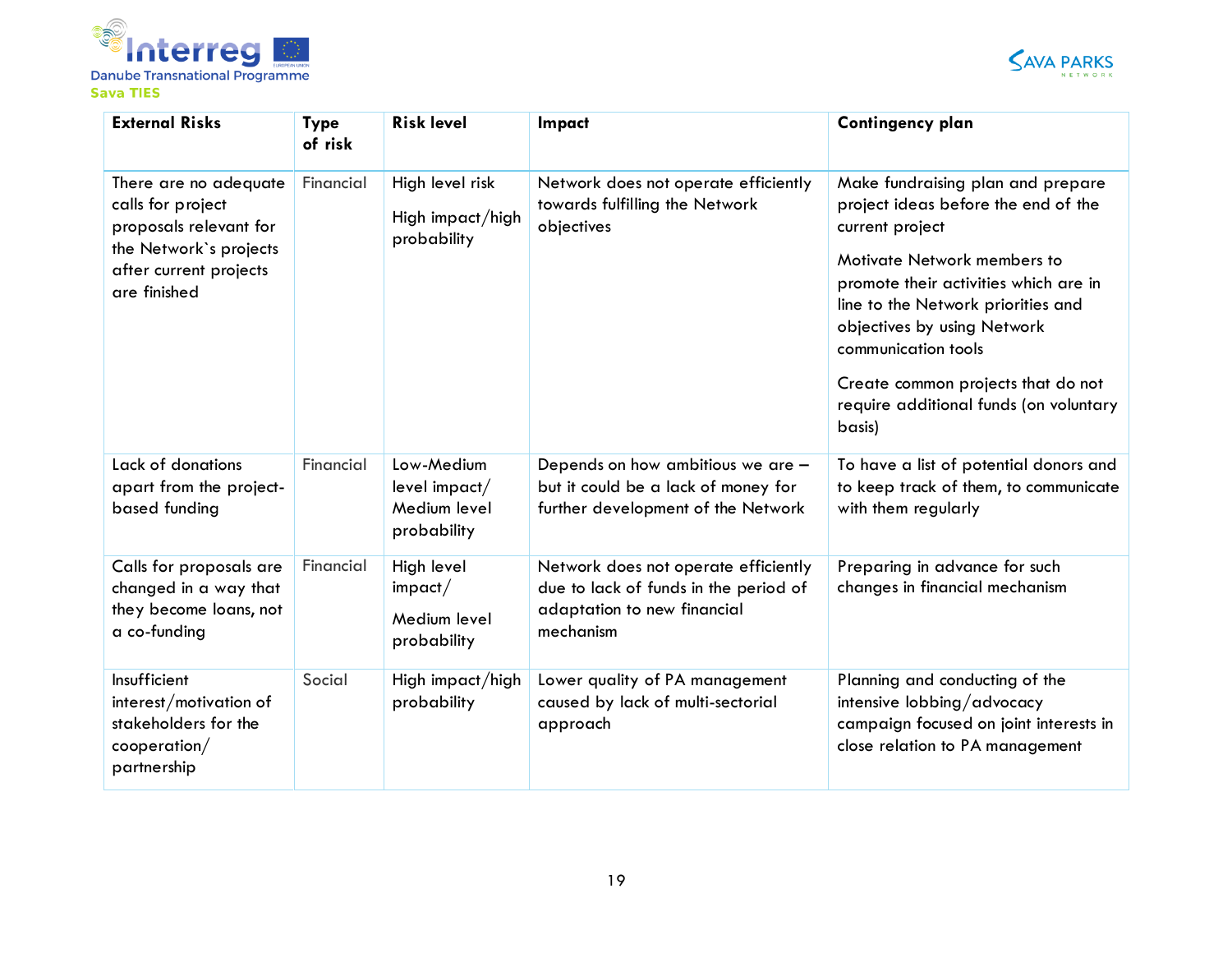



| Insufficient level of<br>knowledge/experience<br>of stakeholders in<br>relation to importance<br>and ways of PA<br>management. | Social    | Medium<br>impact/high<br>probability                      | Lack of stakeholders' recognition and<br>support to possible<br>cooperation/partnership                                                                             | Planning and conducting capacity<br>building and intensive promotional<br>activities focused on stakeholders.                                                         |
|--------------------------------------------------------------------------------------------------------------------------------|-----------|-----------------------------------------------------------|---------------------------------------------------------------------------------------------------------------------------------------------------------------------|-----------------------------------------------------------------------------------------------------------------------------------------------------------------------|
| Internal/external<br>communication tools not<br>in place/operational<br>(website, social<br>networks)                          | Social    | Medium impact/<br>medium<br>probability                   | Lack of stakeholders' and public<br>awareness<br>Lack of visibility of the network and<br>its members                                                               | Regular and high-quality content<br>update<br>Boosting social networks' content<br>Multilingual content based on network<br>members' languages                        |
| Lack of different<br>sectors' and<br>stakeholders' interests<br>for different Network<br>events                                | Social    | Medium level risk<br>Medium<br>impact/high<br>probability | No adequate increasing of<br>knowledge, awareness and changing<br>attitude among local stakeholders'<br>communities                                                 | To start communication with local<br>stakeholders in time and maintain<br>communication<br>Local stakeholders should be one of<br>the key communication target groups |
| Lack of political<br>support for the<br>Network activities due<br>to political changes                                         | Political | Medium impact/<br>medium<br>probability                   | Policy recommendations regarding<br>different nature protection topics<br>developed by the Network are not<br>incorporated into national programs<br>and strategies | Start talking early with decision<br>makers<br>Continues communication with all<br>stakeholders                                                                       |
| <b>Changing EU policies</b><br>related to financing of<br>the projects                                                         | Political | High impact/<br>medium<br>probability                     | Not enough fund                                                                                                                                                     | Be prepared to adapt to new type<br>projects                                                                                                                          |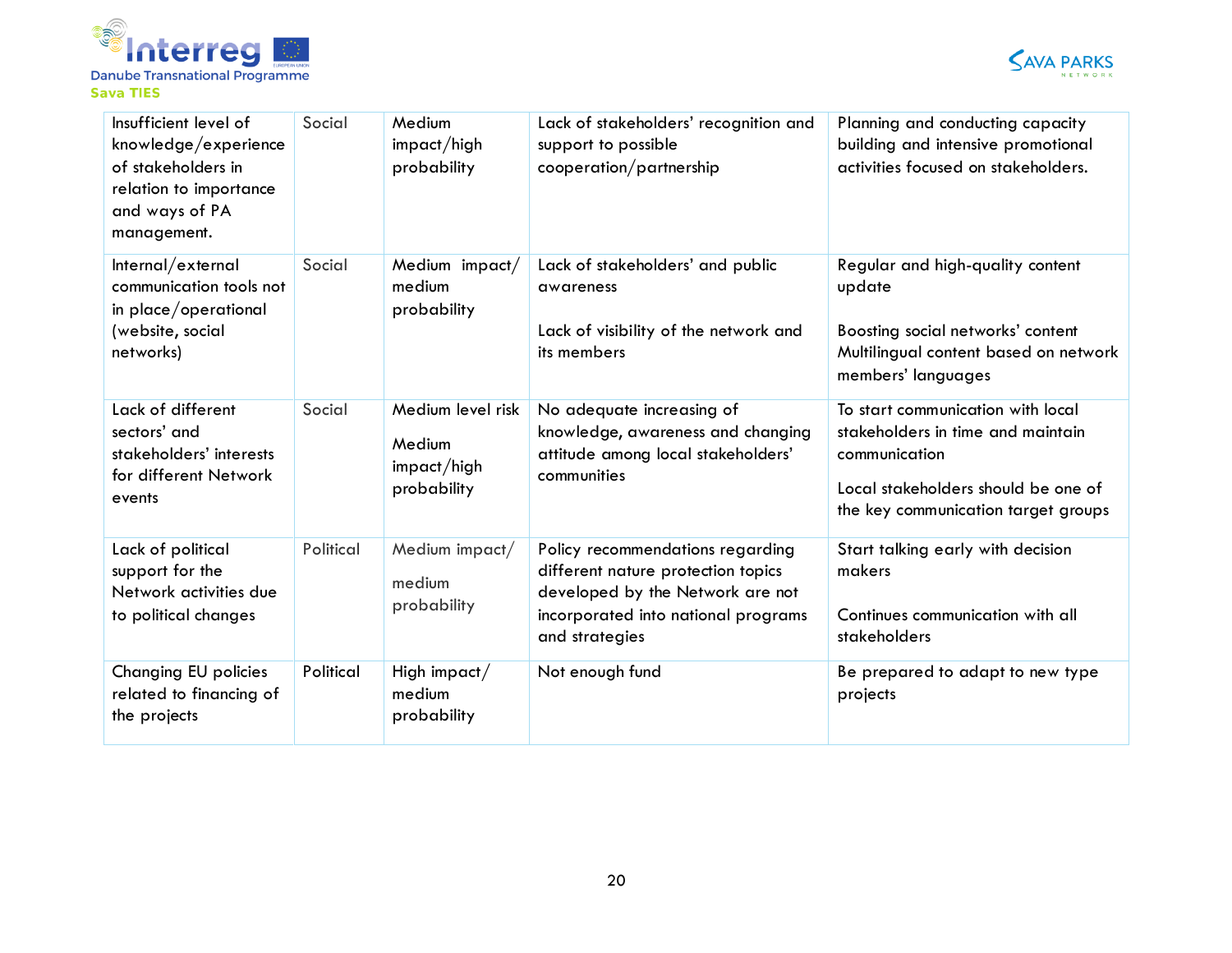



#### <span id="page-20-0"></span>3.1.5 Priorities and objectives

Starting point for devloping priroties and objectives of the Network in the fortcoming 6 years period were the SavaParks Guiding Principles, adopted by the SavaParks Network members in 2015, with the purpose of providing a framework for nature conservation, river and floodplain rehabilitation, climate change adaptation and sustainable development in the Sava River basin supported by all network members and respected by decision makers. All objectives presented

#### **Sava Parks Guiding Principles**

I. Guiding Principles for Nature Conservation The nature conservation Guiding Principles are with respect to the three main processes shaping the Sava River basin landscapes:

- 1) hydro-morphological dynamics,
- 2) temporal flooding, and
- 3) traditional and extensive land use
- II. Guiding Principles for river and floodplain rehabilitation and climate change adaptation and mitigation
	- 1) River and Floodplain Rehabilitation to halt loss of biodiversity and cultural heritage
	- 2) River and Floodplain Rehabilitation due to climate change adaptation and mitigation and flood risk management
- III. Guiding Principles for Sustainable Development
	- 1) Protection of natural, cultural, and historical heritage
	- 2) Management and development strategies
	- 3) Traditional land use and related products

4) Responsible nature and culture based tourism Whole document is available at:

http://www.savaparks.eu

below are the Sava Parks Guiding Principles listed according to a ranking done with all SavaParks.

Network Members at different workshops and Network meetings, now providing the outline for defining concrete projects to be further elaborated and implemented in the second phase of this Roadmap. Objectives are grouped around the three main groups of the SavaParks Guiding principles representing here the strategic priorities of the Network as presented in the table 3, 4 and 5.

They will guide the Network in the forthcoming years towards transnationally coordinated activities resulting in harmonized use of natural resources, conserved and restored the values of water dependent ecosystems and protected cultural heritage of the of the Sava River

basin.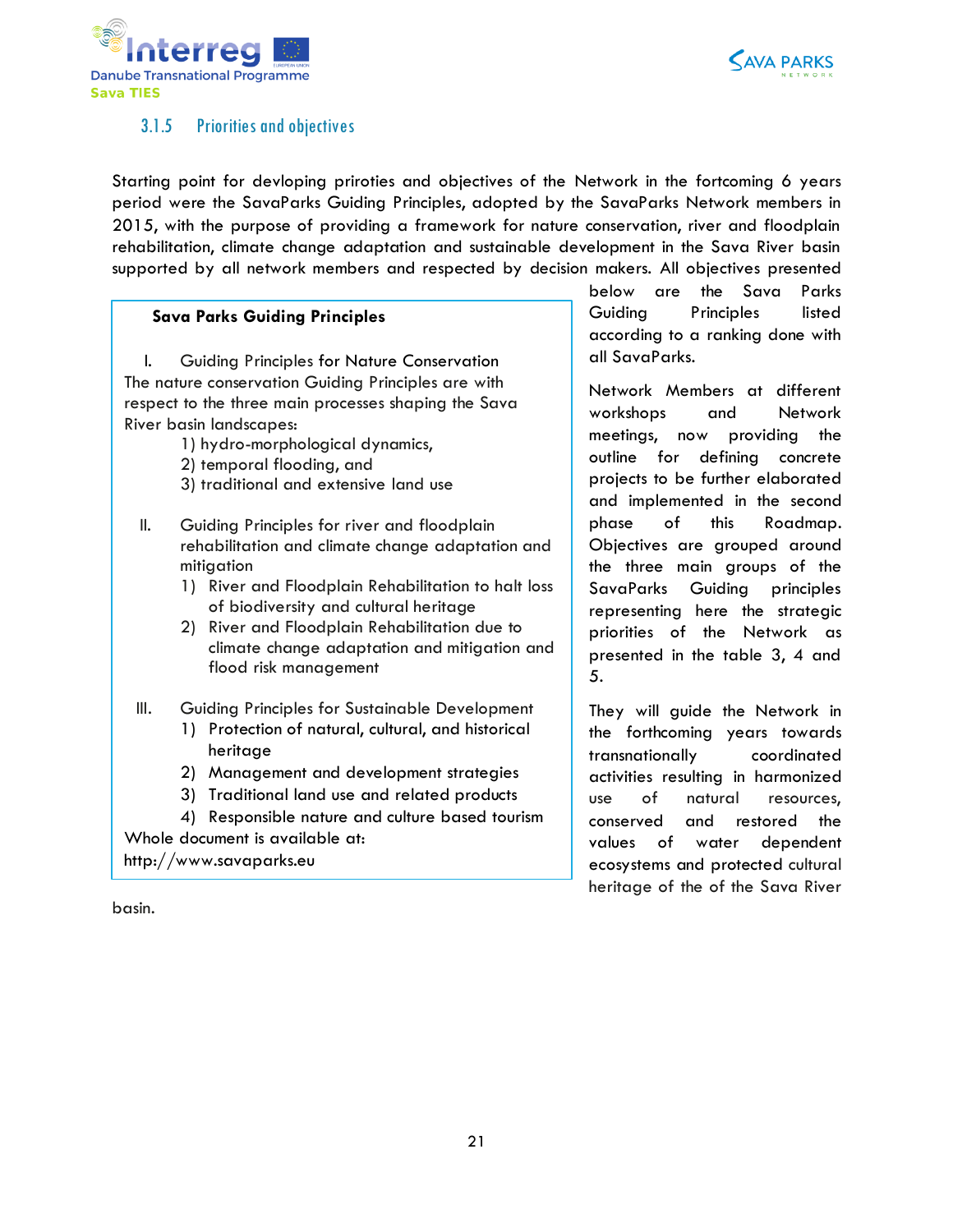



Table 3. Strategic priority - Nature conservation (NC)

| Strategic objective NC1. Improve hydro-morphological dynamics of the Sava River and its |                                                                                               |  |  |  |
|-----------------------------------------------------------------------------------------|-----------------------------------------------------------------------------------------------|--|--|--|
| tributaries                                                                             |                                                                                               |  |  |  |
| Specific objective                                                                      | To preserve and restore natural water regime and hydro-                                       |  |  |  |
| <b>NC1.1</b>                                                                            | morphological processes                                                                       |  |  |  |
| Specific objective                                                                      | To increase the floodplain areas and further improve retention                                |  |  |  |
| <b>NC1.2</b>                                                                            | capacity of the river and floodplains (exact location to be defined).                         |  |  |  |
| Specific objective                                                                      | To promote re-connection of disconnected alluvial forests of the Sava                         |  |  |  |
| <b>NC1.3</b>                                                                            | River basin to significantly attenuate the flood wave and increase the                        |  |  |  |
|                                                                                         | flood retention areas (e.g. Spačva and Bosut forests)                                         |  |  |  |
| Specific objective                                                                      | To raise awareness on projects that may cause hydro-morphological                             |  |  |  |
| NC1.4.                                                                                  | deterioration, further riverbed degradation and incision, lateral and                         |  |  |  |
|                                                                                         | longitudinal hydrological disconnection, and interruption of sediment                         |  |  |  |
|                                                                                         | flow                                                                                          |  |  |  |
|                                                                                         | Strategic objective NC2. Foster traditional and extensive land use practice in the Sava River |  |  |  |
| basin                                                                                   |                                                                                               |  |  |  |
| Specific objective                                                                      | To Strengthen sustainable agriculture in the Sava River basin respecting                      |  |  |  |
| NC2.1.                                                                                  | the needs of biodiversity and nature conservation and maintain                                |  |  |  |
|                                                                                         | traditional environmentally friendly forms of agriculture that support                        |  |  |  |
|                                                                                         | the landscape and biological diversity                                                        |  |  |  |
| Specific objective                                                                      | Promote and implement natural renewal of forest with native wood                              |  |  |  |
| <b>NC2.2.</b>                                                                           | species and intensive eradication of invasive and alien species within                        |  |  |  |
|                                                                                         | the Sava River basin                                                                          |  |  |  |

Table 4. Strategic priority - River and floodplain rehabilitation and climate change adaptation and mitigation (RR)

| Strategic objective RR1. River and floodplain rehabilitation to halt loss of biodiversity and cultural<br>heritage                                                                                                          |                                                                                                                                    |  |  |  |
|-----------------------------------------------------------------------------------------------------------------------------------------------------------------------------------------------------------------------------|------------------------------------------------------------------------------------------------------------------------------------|--|--|--|
| Specific objective RR1.1                                                                                                                                                                                                    | Prohibit and/or remove any longitudinal stone construction and replace<br>it with alternative solutions (eco-remediation measures) |  |  |  |
| Specific objective RR1.2                                                                                                                                                                                                    | Pollution prevention from point and non-point sources of pollution                                                                 |  |  |  |
| Strategic objective RR2. Climate change adaptation and mitigation and flood risk management                                                                                                                                 |                                                                                                                                    |  |  |  |
| Assess consequences for the ecology of rivers and resilience to climate<br>Specific objective<br>RR2.1.<br>change from HPP and always ensure adequate environmental flow<br>downstream as well as up-stream retention areas |                                                                                                                                    |  |  |  |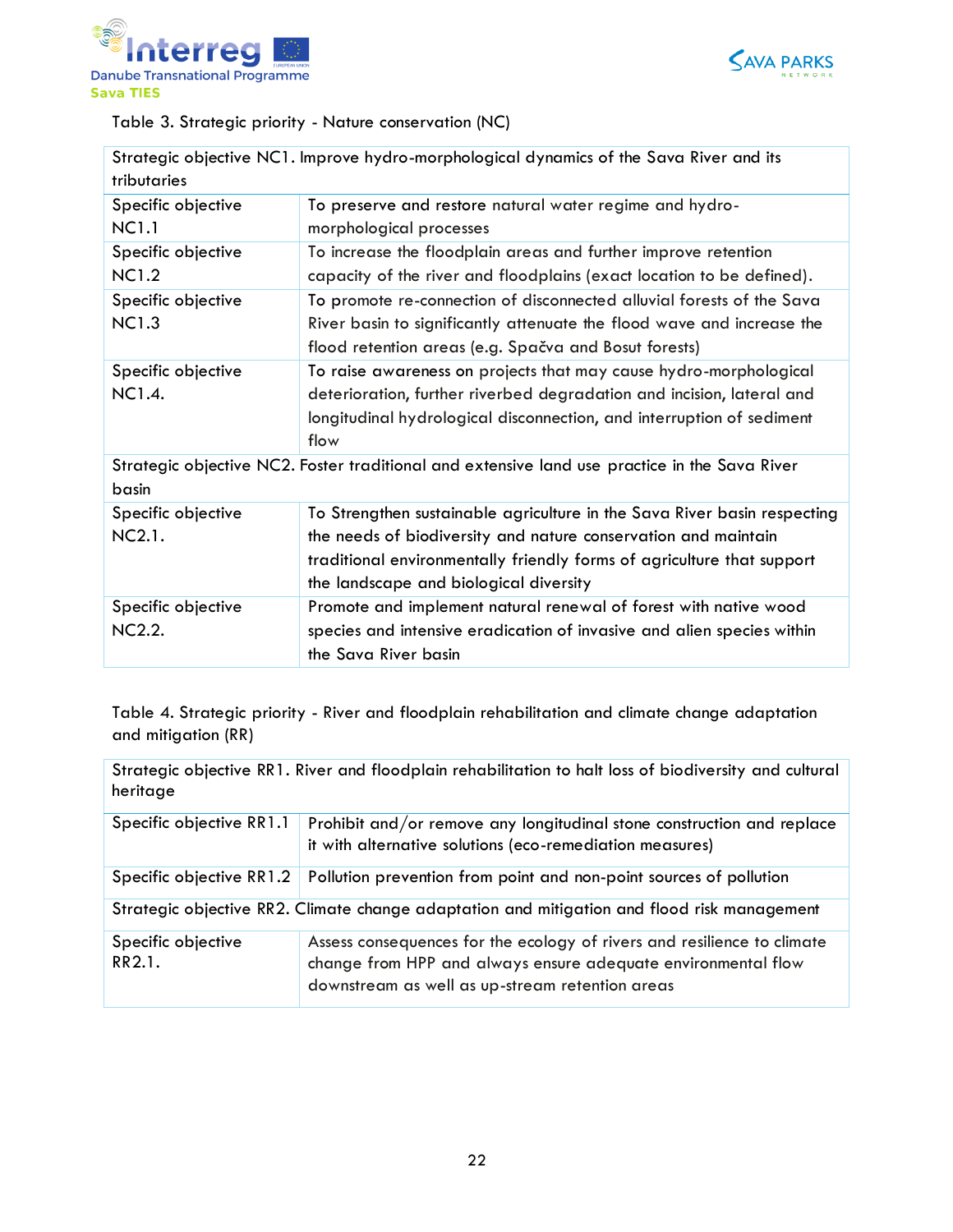



Table 5. Strategic priority - Sustainable development (SD)

| Strategic objective SD1. Management and development strategies |                                                                                                                                                                                                                                                            |  |  |  |
|----------------------------------------------------------------|------------------------------------------------------------------------------------------------------------------------------------------------------------------------------------------------------------------------------------------------------------|--|--|--|
| Specific objective<br>SD1.1.                                   | Support the recognition of the natural and cultural heritage of the Sava<br>River and its tributaries, as well as the requirements of the European<br>Union enlargement process in the context of future infrastructure and<br>energy development projects |  |  |  |
|                                                                | Strategic objective SD2. Traditional land use and related products                                                                                                                                                                                         |  |  |  |
| Specific objective<br>SD2.1.                                   | Support the creation of new markets for traditional high-quality<br>products from the Sava region at national and international level                                                                                                                      |  |  |  |
| Specific objective<br>SD2.2.                                   | Improve the integration of local community interests in strategies to<br>preserve and manage the biodiversity in extensive agricultural areas                                                                                                              |  |  |  |
|                                                                | Strategic objective SD3. Responsible nature and culture-based tourism                                                                                                                                                                                      |  |  |  |
| Specific objective<br>SD3.1.                                   | Support the development of branding for the protected areas in the<br>Sava River basin to increase their international recognition and<br>attractiveness and to ease the development of a Sava River Protected<br>Areas marketing concept in the future    |  |  |  |
| Specific objective<br>SD3.2                                    | To increase protected area administrations capacity for improving eco-<br>and ethno-touristic offers based on the specific capacities and<br>potentials of the respective sites                                                                            |  |  |  |
| Specific objective<br>SD3.3                                    | To develop transboundary nature and culture-based touristic packages<br>interconnecting the protected areas in the Sava River basin                                                                                                                        |  |  |  |

### <span id="page-22-0"></span>3.1.6 Project ideas

Based on results obtained at the action planning workshop, when SavaParks Network members were identifying possible activities that would lead towards fulfilling of selected objectives, three project topics were chosen according to overarching problems and common habitat types:

- wet grasslands,
- forest, and
- sustainable tourism.

The development of project ideas for each of the selected project topics was focused on:

- identifying main problems to be addressed by the project,
- selecting strategic and specific objective of the Roadmap (SavaParks guiding principles) the project idea contributes to,
- identifying ongoing and finished projects complementary to the project idea,
- assessing the project impact,
- defining the project objectives, expected results and project main activities,
- identifying the main target groups, partners and additional supporters to the project,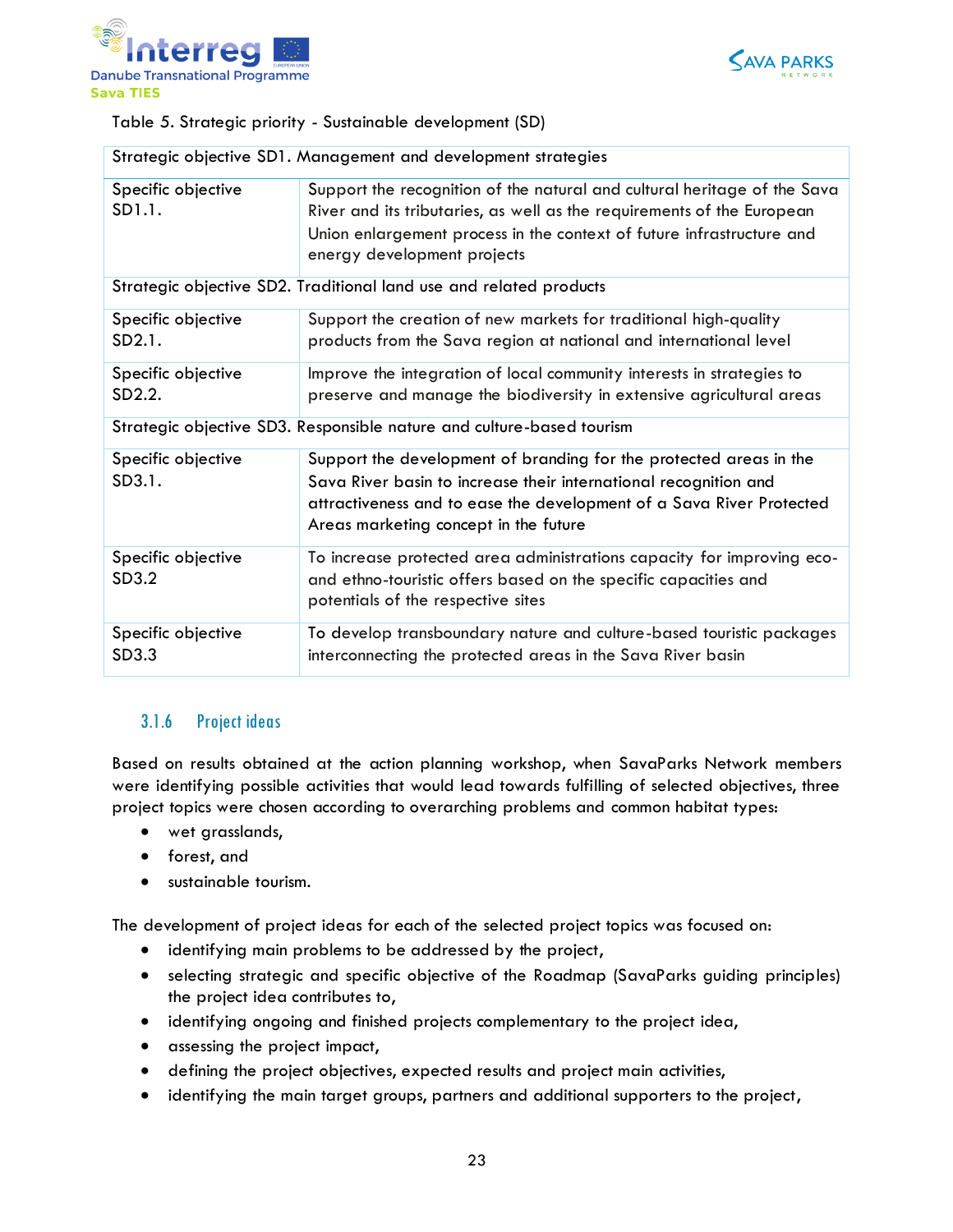



proposing source of funding and indicative budget.

Core part of each follow-up projects includes network strengthening aspects, leading to relevant and efficient network growth. In the second phase project ideas should be further elaborated into project concepts ready to be upgraded and adapted to the specific call for project proposal.

## <span id="page-23-0"></span>3.2 THE SECOND PHASE

The second phase is the phase of full project concept development and implementation phase. It is put in within the 5 years' timeframe that should be finished until 2025.

At the beginning of the second phase project ideas developed in the first phase were further elaborated into two projects:

- (i) Grassland protection and management in the Sava River Basin (Sava Grass)
- (ii) Protecting Sava River through resilient and sustainable tourism (Green Tourism at Sava)

**The Sava Grass project** is aiming at mitigating the loss and degradation of endangered wet grasslands within the Sava river basin by

- improving knowledge regarding the best practices related to high nature value farming,
- strengthening of proper grassland management through community engagement and harmonized cross sectoral cooperation in favor of grassland conservation,
- enhancing the protection and/or protection implementation of grasslands within the SRB, and
- promoting and enhancing the visibility of these habitats.

Therefore, the Sava Grass contributes to all three Network`s strategic priorities and related objectives as presented below.

Strategic priority: Nature Conservation (NC)

Strategic objective NC2. Foster traditional and extensive land use practice in the the Sava River basin.

Specific objective NC2.1. To Strengthen sustainable agriculture in the Sava River basin respecting the needs of biodiversity and nature conservation and maintain traditional environmental friendly forms of agriculture that support the landscape and biological diversity.

Strategic priority: Sustainable Development (SD)

Strategic objective SD2. Traditional land use and related products.

Specific objective SD2.2. Improve the integration of local community interests in strategies to preserve

and manage the biodiversity in extensive agricultural areas.

**Green Tourism at Sava project** is aimed at fostering local and transnational initiatives along Sava and expanding sustainable tourism mechanisms to the entire river basin by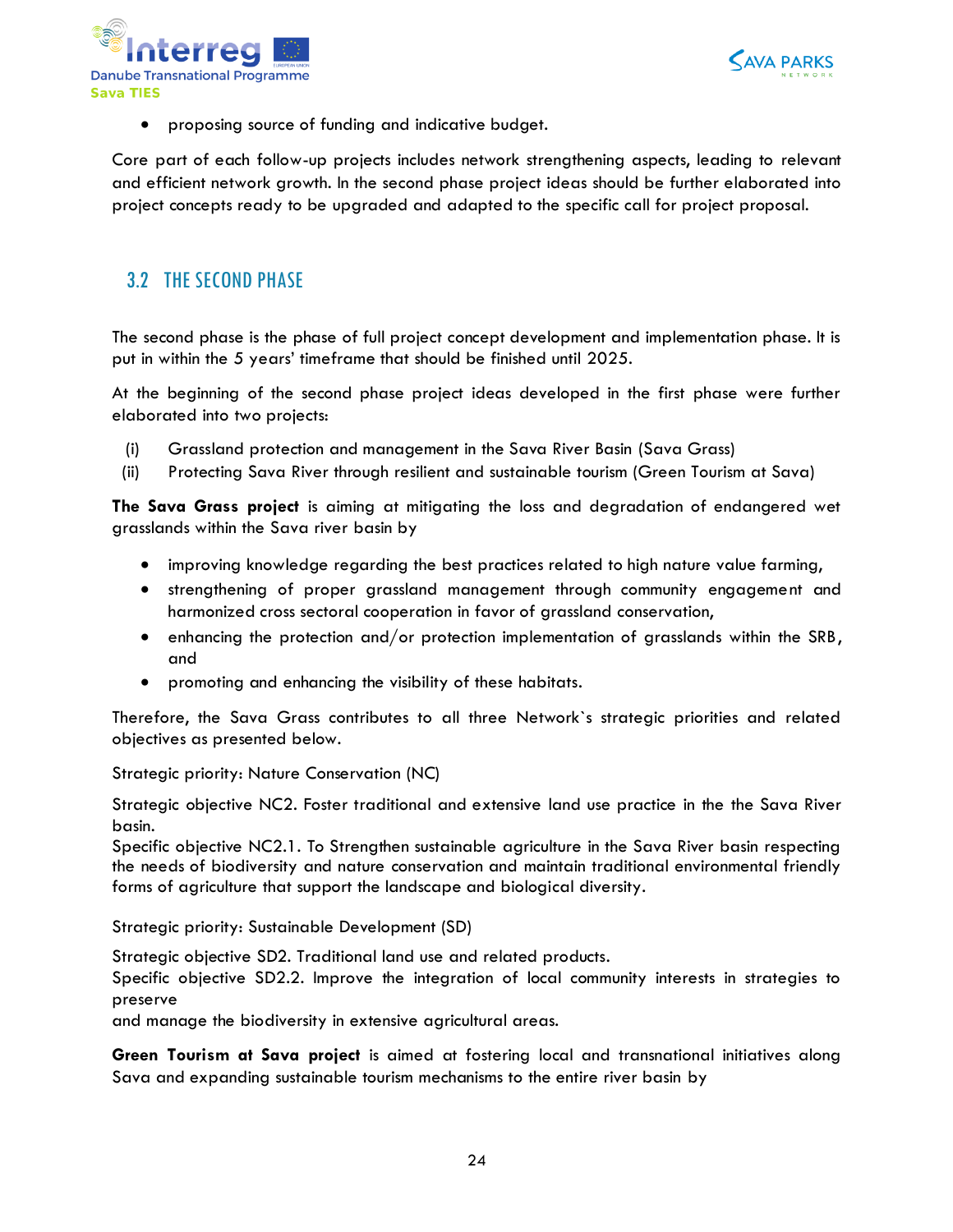



- improving and further establishing the visibility of the SPN as touristic green destination by international cooperation,
- enhancing engagement and mutual benefits for communities and protected areas in the SRB by connecting PAs and local actions, and
- improving sustainable touristic offers and respective economical management within several areas of the SRB.

Therefore, Green Tourism at Sava is in line with Sustainable Development strategic priority and contribute to the achieving of the following strategic and specific objectives.

Strategic priority: Sustainable Development (SD)

Strategic objective SD2. Traditional land use and related products

Specific objective SD2.1. Support the creation of new markets for traditional high-quality products from the Sava region at national and international level.

Strategic objective SD3. Responsible nature and culture based tourism

Specific objective SD3.1. Support the development of branding for the protected areas in the Sava River basin to increase their international recognition and attractiveness and to ease the development of a Sava River Protected Areas marketing concept in the future.

Specific objective SD3.2. To increase protected area administrations capacity for improving eco- and ethno-touristic offers based on the specific capacities and potentials of the respective sites

Specific objective SD3.3. To develop transboundary nature and culture-based touristic packages interconnecting the protected areas in the Sava River basin.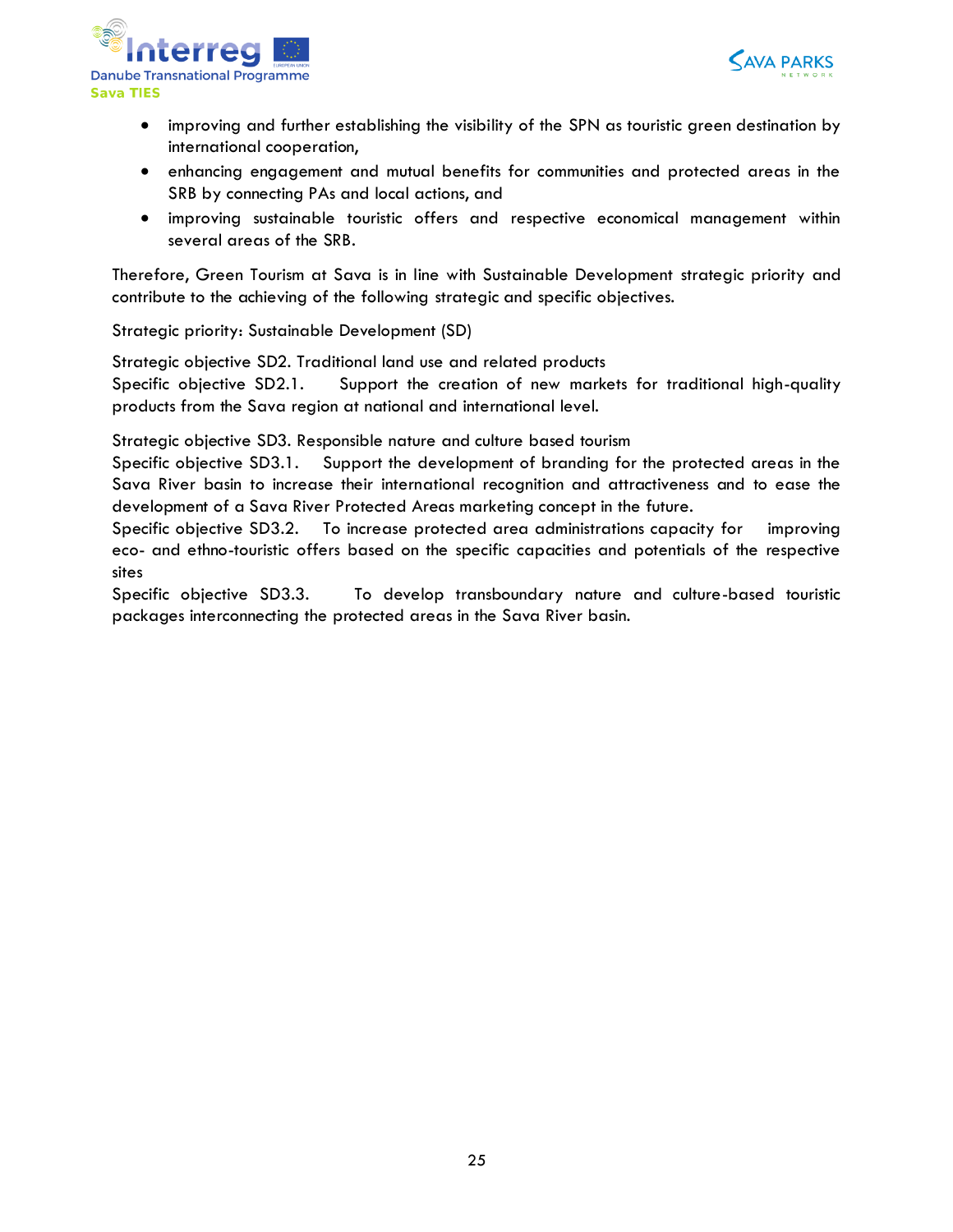



## <span id="page-25-0"></span>3.3 THE THIRD PHASE

The third phase is evaluation and new Roadmap planning phase. Evaluation will be done at the end of each Roadmap ` s phase based on defined indicators as presented in table 5. However, in the Phase II, which is the longest phase of the Roadmap, an evaluation of challenges and achievements should be done each year.

The evaluation will be led by the Steering committee with technical support of the Secretariat. Evaluation findings shall be the input for the new planning phase that starts in 2026.

Table 5. Expected results and indicators of achievement.

| <b>PHASE I</b>  | <b>Expected results</b>                                                                          | <b>Indicators of achievement</b>                                                                        |
|-----------------|--------------------------------------------------------------------------------------------------|---------------------------------------------------------------------------------------------------------|
|                 | Defined the Network vision and mission                                                           | All Network members agreed<br>on common vision and mission                                              |
|                 | Adopted structure of the network and defined roles<br>and responsibilities of the network bodies | All Network members agreed<br>on the Network structure                                                  |
|                 | Communication rules are defined                                                                  | All Network members agreed<br>on Communication rules                                                    |
|                 | Risk assessment carried out                                                                      | All Network members agreed<br>on risk assessment                                                        |
|                 | Follow up project ideas developed                                                                | 2 follow up project ideas<br>developed                                                                  |
| <b>PHASE II</b> | Secretariat is operational                                                                       | Secretariat is hosted by a<br>network member                                                            |
|                 |                                                                                                  | At least 1 person from hosting<br>organization works at least 50<br>% of work time for the<br>Network   |
|                 |                                                                                                  | Network is officially registered<br>in 2022                                                             |
|                 | Steering Committee (SC) is operational                                                           | Network members from each<br>country proposed their<br>representative in the SC till the<br>end of 2021 |
|                 |                                                                                                  | 2 SC meetings is organized<br>each year                                                                 |
|                 | SavaParks Network is growing in a qualitative and<br>quantitative way                            | About 5-10 new members and<br>5 observers joined the network                                            |